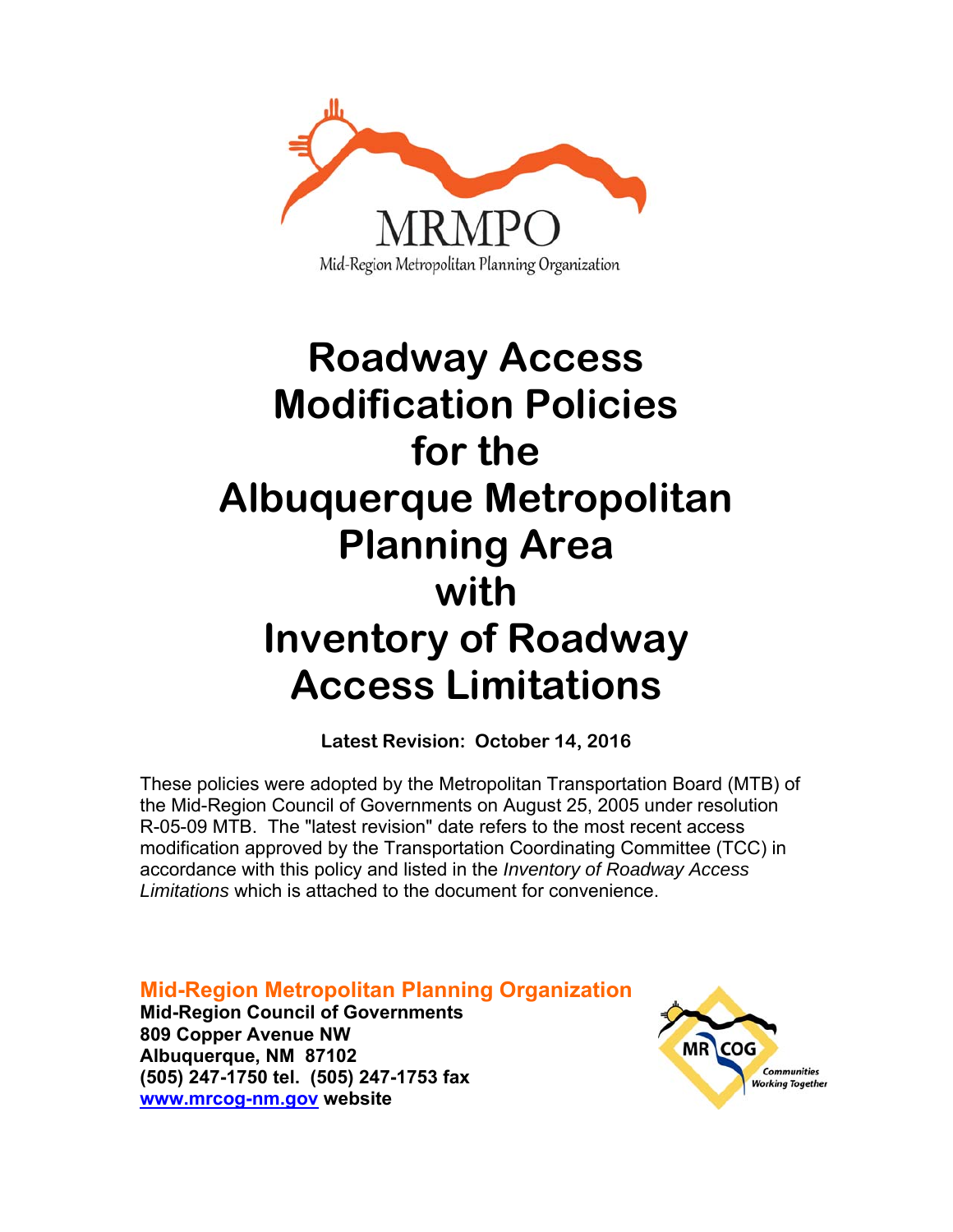# **Roadway Access Modification Policies**

The following policies of the Mid-Region Council of Governments, which is the designated Metropolitan Planning Organization (MPO) for the Albuquerque Metropolitan Planning Area (AMPA), address requests to modify access on current and future Limited Access Roadways in the AMPA. The Limited Access Roadways are identified and the Access Control Policies are stated in the Future Albuquerque Area Bikeways and Streets (FAABS) in Appendix D – III, Access Limitations. The components of the FAABS, including the Limited Access Roadways and the Access Control Policies, will be integrated into the 2030 Metropolitan Transportation Plan (MTP) and will become part of all future MTP updates.

All requests to modify access on Limited Access Roadways will be considered by the Transportation Coordinating Committee (TCC), which is the technical advisory committee for the Metropolitan Transportation Board (MTB). In the event a request is denied by the TCC, the Sponsor may appeal the decision of the TCC to the MTB.

- 1. Access requests will be reviewed no more often than monthly by the Metropolitan Planning Organization.
- 2. All requests to modify roadway access on Limited Access Roadways must be sponsored by a member agency of the MPO (Sponsor).
- 3. A request to modify access on Limited Access Roadways shall be initiated by sending a written Notice of Intent by a Sponsor to request an access modification to the Executive Director of the MRCOG (Executive Director), directed to either the Transportation Program Manager or Transportation Planning Services Manager. The Notice of Intent shall include the following information:
	- Sponsoring Agency
	- Agency Contact Name/Phone/Email
	- Applicant Name/Phone/Email
	- Facility Name (Limited Access Facility for which change is requested)
	- Location of Change (specific location between intersections)
	- Type of Change (additional RI/RO, additional Left-In, etc.)
	- Reason for Change (must explain inability to comply with current policy)
	- Implementation Year

 The Notice of Intent should be sent when a Sponsor agrees to request the access modification. If the member agency requires a Traffic Impact Assessment (TIA) or Traffic Impact Study (TIS) as part of the site plan submittal, the Notice of Intent shall be accompanied by five (5) copies of the TIA/TIS as well as any other information that will aid in analyzing the request. This information will be used to determine the scope of the access justification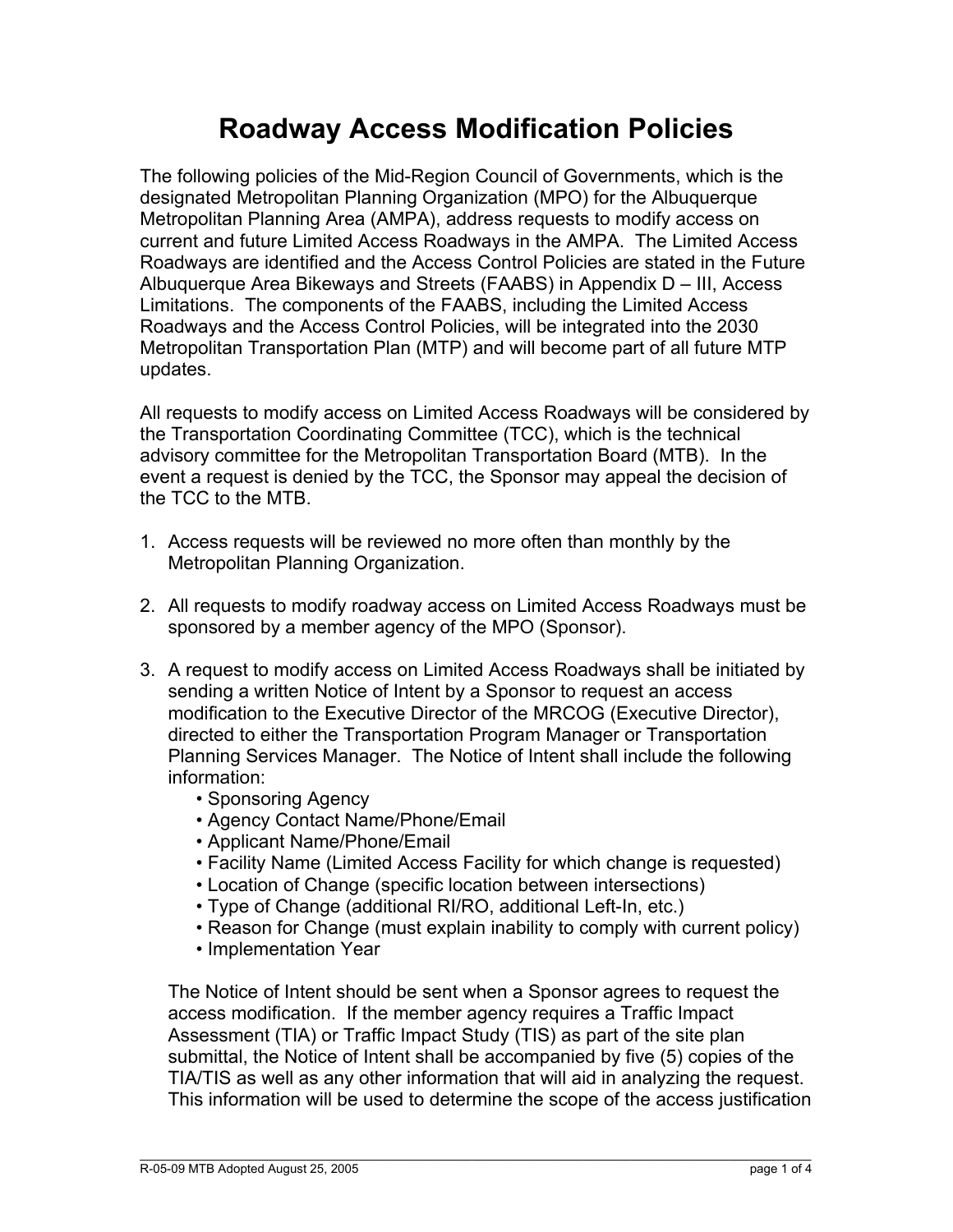analysis needed to render an effective decision regarding the access modification.

- 4. A Roadway Access Committee (RAC) composed of traffic engineers from the NMDOT, the City of Albuquerque, the City of Rio Rancho, Bernalillo County, and staff traffic engineers from any other MPO member agency wishing to participate will review the Notice of Intent and supporting documentation in order to determine a scope for the access justification analysis. Once the scope is determined, the RAC will send a letter detailing the scope of work through the MPO to the Sponsor. The scope will, at a minimum, inform the Sponsor as to the geographic area to be analyzed to determine the influence the access modification has on the transportation system. The RAC can require additional analyses on a case-by-case basis (e.g. weaving analysis and queuing analysis).
- 5. Once the access justification analysis is completed, the Sponsor will submit a completed Roadway Access Modification Request Form along with the analysis and all other supporting documentation to the MPO. The packet should be sent to the MRCOG Executive Director, directed to either the Transportation Program Manager or Transportation Planning Services Manager. The RAC will review the Roadway Access Modification Request and supporting documentation and make a written recommendation to approve or deny the access modification to the TCC.
- 6. If there is a dispute regarding the RAC recommendations, the Sponsor may, at the sole cost of the Sponsor, request an independent review of the analysis. The independent review services will be provided through the MRCOG. The request for an independent review shall be made in writing and filed with the chair of the TCC within fifteen (15) days after the date of the RAC's written recommendation to the TCC. If the Sponsor fails to file a written request for an independent review with the TCC within the fifteen day period, the Sponsor shall be conclusively deemed to have waived its right to request an independent review. If a request for an independent review has been timely filed with the TCC, the TCC shall not act on the Roadway Access Modification Request until the independent review has been delivered to the TCC.
- 7. The MPO staff must receive the written recommendation of the RAC no less than two weeks prior to the regularly-scheduled meeting of the TCC in order for the Roadway Access Modification Request to be placed on the TCC agenda. Once the recommendation is received, the MPO staff will send the Sponsor written notice of the meeting. The TCC shall approve or deny the Roadway Access Modification at the meeting and shall state its decision in a written notice of decision which shall be sent to the Sponsor.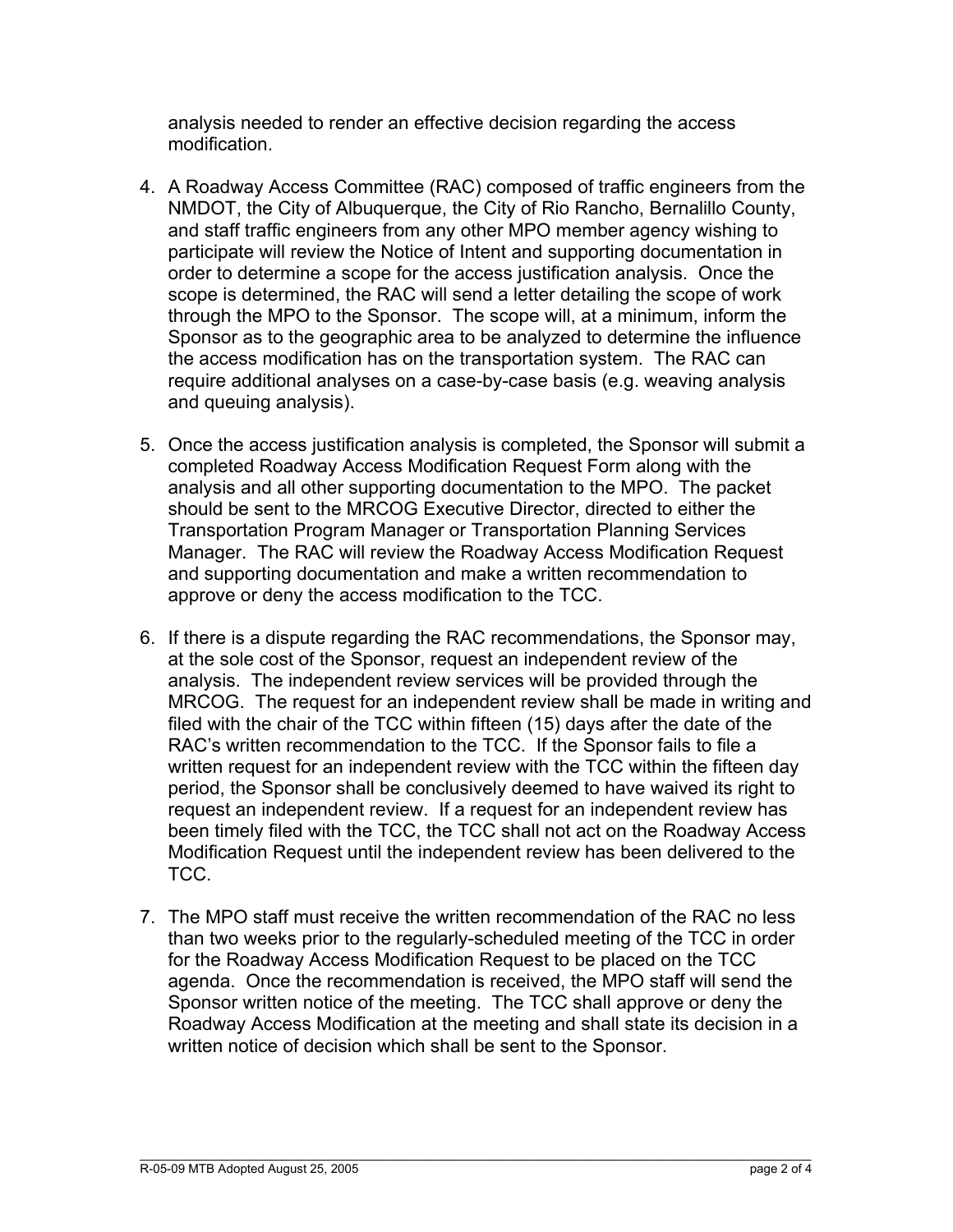8. A Sponsor may appeal the decision of the TCC to deny the Roadway Access Modification Request within fifteen (15) days after the date of the written notice of decision of the TCC by filing a written notice of appeal with the chair of the MTB. If the Sponsor fails to file a notice of appeal within the fifteen day period, the Sponsor shall be conclusively deemed to have waived it right of appeal and shall be bound by the decision of the TCC.

#### **Information Required for the Roadway Access Modification Request Form**

| <b>ITEM</b>                                           | <b>INFORMATION REQUIRED</b>                                                                                                                                                                                                                             |  |  |
|-------------------------------------------------------|---------------------------------------------------------------------------------------------------------------------------------------------------------------------------------------------------------------------------------------------------------|--|--|
|                                                       |                                                                                                                                                                                                                                                         |  |  |
| <b>GENERAL INFORMATION</b><br>Date                    | Date form is submitted to MPO                                                                                                                                                                                                                           |  |  |
|                                                       |                                                                                                                                                                                                                                                         |  |  |
| Sponsoring Agency                                     | MPO member agency requesting the change                                                                                                                                                                                                                 |  |  |
| <b>Contact Name/Phone/Email</b>                       | Name/Phone/Email of sponsoring agency staff person                                                                                                                                                                                                      |  |  |
| Applicant Name/Phone/Email                            | Name/Phone/Email of applicant performing the LOS analysis<br>for the sponsoring agency                                                                                                                                                                  |  |  |
| <b>MODIFICATION INFORMATION</b>                       |                                                                                                                                                                                                                                                         |  |  |
| Facility                                              | Name of the Limited Access Facility for which change is<br>being requested                                                                                                                                                                              |  |  |
| Location of Change                                    | Location between intersections identified in current access<br>policies                                                                                                                                                                                 |  |  |
| Current Policy for Facility and<br>Location           | Statement of what the current policy is for the subject facility<br>and location                                                                                                                                                                        |  |  |
| Nature of the Change                                  | Specific change requested; i.e. additional Right-In/Right-<br>Out/Left-In                                                                                                                                                                               |  |  |
| Reason for the Change                                 | Sponsor/Applicant must provide a detailed explanation of<br>why compliance with the current access policy for the<br>subject facility presents an undue hardship.                                                                                       |  |  |
| <b>IDENTIFICATION OF ANALYSIS INPUTS</b>              |                                                                                                                                                                                                                                                         |  |  |
| <b>Implementation Year</b>                            | Year identified as the full build-out for the site                                                                                                                                                                                                      |  |  |
| <b>Forecast Year</b>                                  | Forecast year must be the horizon year identified in the<br>current Metropolitan Transportation Plan                                                                                                                                                    |  |  |
| Trip Generation for Proposed<br>Development           | Trip generation estimates must be based on the most recent<br>Trip Generation Manual published by the Institute of<br>Transportation Engineers (ITE); estimates must use the<br>average rate for weekday with peak hour with highest<br>number of trips |  |  |
| Days/Peak Hours Analyzed                              | Identify the days/peak hours used in the analysis                                                                                                                                                                                                       |  |  |
| <b>Trip Generation Numbers</b>                        | Number of peak-hour trips generated by the development                                                                                                                                                                                                  |  |  |
| Level of Analysis Required                            | This item must comply with the scoping requirements of the<br>RAC and must include documentation of compliance                                                                                                                                          |  |  |
| Additional assumptions/inputs<br>used in the analysis | Statement of any additional assumptions/inputs used in Trip<br>Generation and/or LOS analysis                                                                                                                                                           |  |  |

- continued on next page -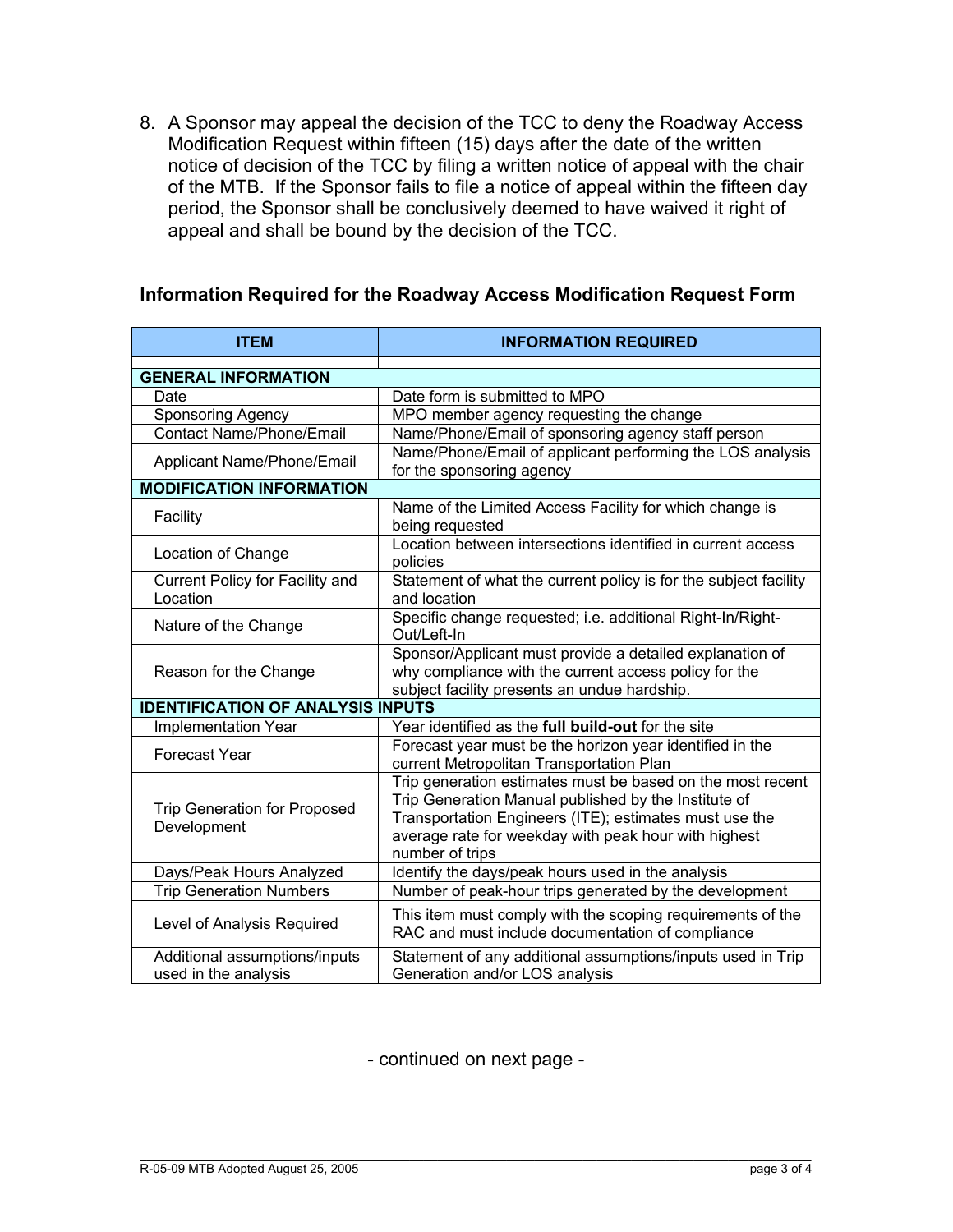#### **ANALYSIS RESULTS**

The analysis results submitted by the applicant must be consistent with the scope established by the Roadway Access Committee. At a minimum, the applicant must:

- Analyze both the Build and the No-Build scenarios in the Implementation Year (effects with and without the requested access change(s))
- Analyze both the Build and the No-Build scenarios in the Forecast Year (effects with and without the requested access change(s))

The MRCOG MPO will provide peak-hour link volumes for the Base Year and Horizon Year from the current Metropolitan Transportation Plan to the applicant.

The applicant will be required to conduct analyses as defined by the RAC using the MRCOG data. The applicant must use the most recent data available to complete the analysis. It will be the applicant's responsibility to conduct traffic counts as needed and to derive any peak-hour turning movements that may be required to complete the analysis. Traffic counts conducted by the applicant must conform with New Mexico Traffic Counting Standards.

Refer to the *Inventory of Roadway Access Limitations* for a listing approved access locations and access modifications approved by the TCC under various TCC resolutions. It is attached to this document for convenience.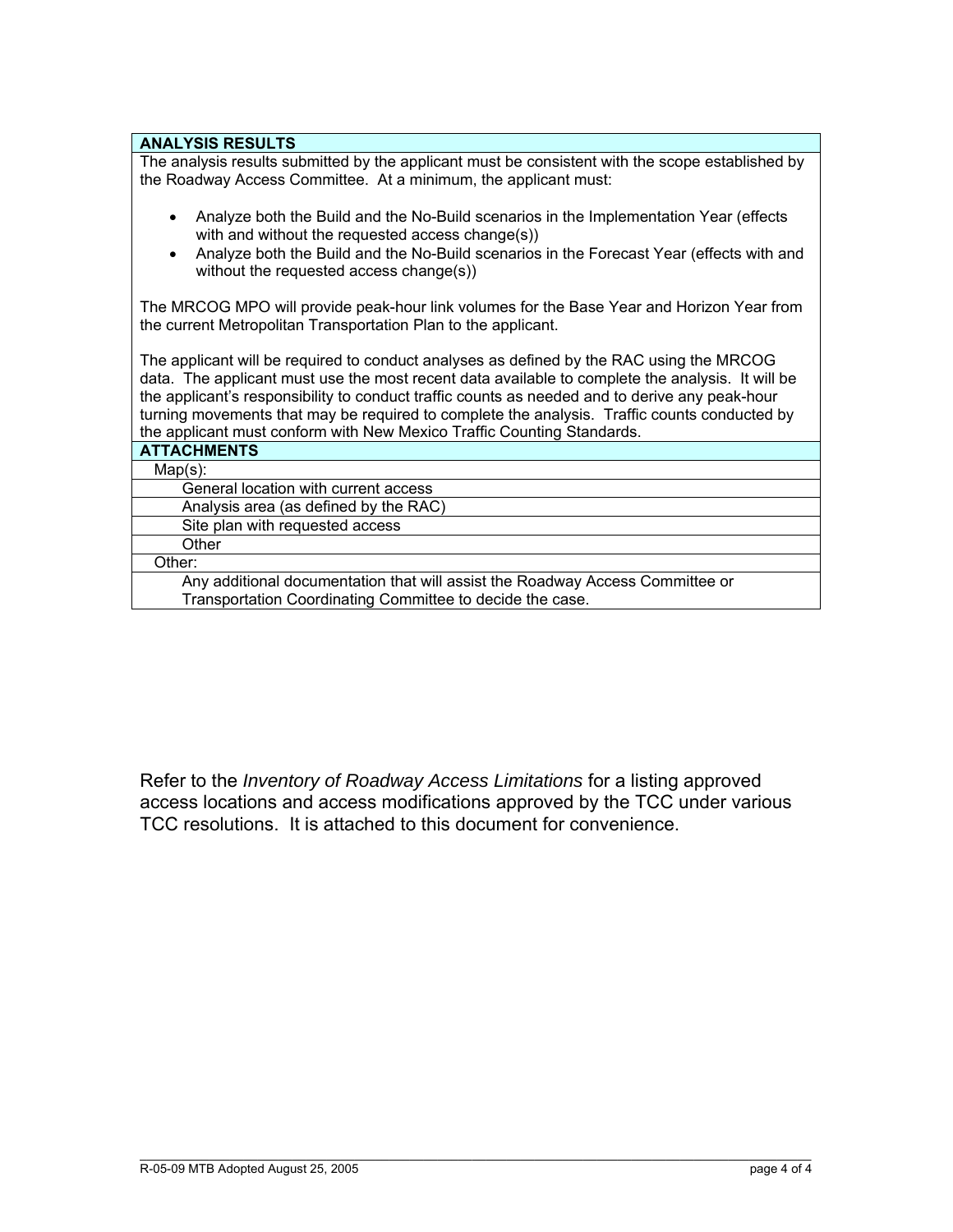## **Inventory of Roadway Access Limitations**

Some arterial roadways in the Albuquerque Metropolitan Planning Area (AMPA) have a greater degree of access limitations in order to increase their primary function of moving large volumes of traffic. It is intended that the local government represented on the Metropolita Transportation Board (MTB) which has jurisdiction over the adjacent land and/or affected facility will coordinate access to lands along that facility. It is further intended that, for those facilities under the jurisdiction of the State of New Mexico, the responsible local government shall coordinate the proposed actions with the New Mexico Department of Transportation. In either case, it is expected that the local government with jurisdiction over adjacent land will notify all affected property owners of record as to the nature of the limitations proposed and of the process by which the policy will be maintained or modified.

The original access limitations for proposed and existing facilities were established by resolution of the MTB. The resolution number(s) is shown within parenthesis after each facility name.

On August 25, 2005, the Metropolitan Transportation Board approved resolution **R-05-09 MTB**. The resolution established the Access Limitations as a stand-alone policy separate from the FAABS, adopted a procedure for modifying access points, and delegated authority to the Transportation Coordinating Committee (TCC) to implement access policy and approve variances from that policy.

**Last Updated: October 14, 2016**

#### **Coors Boulevard (NM 45)**

| A. Coors Boulevard (R-81-07, R-84-06, R-84-09, R-86-07, R-86-22, R-93-11, R-95-2, R-95-21, R-01-24, R-03-02, R-05-15, R-13-01)     |                                                                                                   |  |  |
|------------------------------------------------------------------------------------------------------------------------------------|---------------------------------------------------------------------------------------------------|--|--|
| Primary access to Coors Boulevard from Arenal Road to N.M. 528 is as described below. Right-in/right-out and driveway accesses are |                                                                                                   |  |  |
| described in the Coors Corridor Plan. Additional restrictions may be imposed as per the adopted Coors Corridor Plan.               |                                                                                                   |  |  |
| 1. Arenal Road to Central Avenue                                                                                                   | As currently (July 1986) designed                                                                 |  |  |
|                                                                                                                                    | a. Central Avenue (full intersection)                                                             |  |  |
|                                                                                                                                    | b. Bluewater Road (full intersection)                                                             |  |  |
|                                                                                                                                    | c. Fortuna Road (full intersection)                                                               |  |  |
|                                                                                                                                    | d. Hanover Road (full intersection)                                                               |  |  |
|                                                                                                                                    | e. I-40 Interchange (full intersection)                                                           |  |  |
|                                                                                                                                    | f. Los Volcanes Road (full intersection)                                                          |  |  |
|                                                                                                                                    | q. Quail Road (full intersection)                                                                 |  |  |
|                                                                                                                                    | h. Sequoia Road (full intersection)                                                               |  |  |
|                                                                                                                                    | St. Joseph's Drive (full intersection)                                                            |  |  |
|                                                                                                                                    | Western Trail (full intersection)                                                                 |  |  |
|                                                                                                                                    | k. Southerly portion of La Luz (full intersection)                                                |  |  |
|                                                                                                                                    | I. Dellyne Avenue (full intersection)                                                             |  |  |
|                                                                                                                                    | m. Montaño Road (full at-grade intersection; future interchange)                                  |  |  |
| 2. Central Avenue to N.M. 528                                                                                                      | n. Montaño Plaza Drive (full intersection)                                                        |  |  |
|                                                                                                                                    | o. 1,400 feet south of Montaño (left in) R-05-15                                                  |  |  |
|                                                                                                                                    | p. La Orilla Road (full intersection)                                                             |  |  |
|                                                                                                                                    | q. Roberson Lane (left-in from southbound Coors Blvd) R-13-01 TCC                                 |  |  |
|                                                                                                                                    | r. Midpoint between El Malecon and La Rambla (access to the east only)                            |  |  |
|                                                                                                                                    | s. Eagle Ranch Road (full intersection)                                                           |  |  |
|                                                                                                                                    | t. Paseo del Norte (interchange)                                                                  |  |  |
|                                                                                                                                    | u. Irving Boulevard (full intersection)                                                           |  |  |
|                                                                                                                                    | v. Coors By-Pass (interchange)                                                                    |  |  |
|                                                                                                                                    | w. Coors Bypass - northerly entrance to Cottonwood Mall (left-in/right-in/right-out access only)  |  |  |
|                                                                                                                                    | x. Eagle Ranch Road - intersection with Coors By-Pass (full intersection)                         |  |  |
|                                                                                                                                    | y. Seven-Bar Loop Road - intersection with Coors By-Pass (full intersection with right turns only |  |  |
|                                                                                                                                    | from Seven-Bar Loop Road)                                                                         |  |  |
|                                                                                                                                    | z. Ellison Drive - intersection with Coors By-Pass Road (interchange)                             |  |  |
|                                                                                                                                    | aa. N.M. 528 - intersection with Coors By-Pass (interchange)                                      |  |  |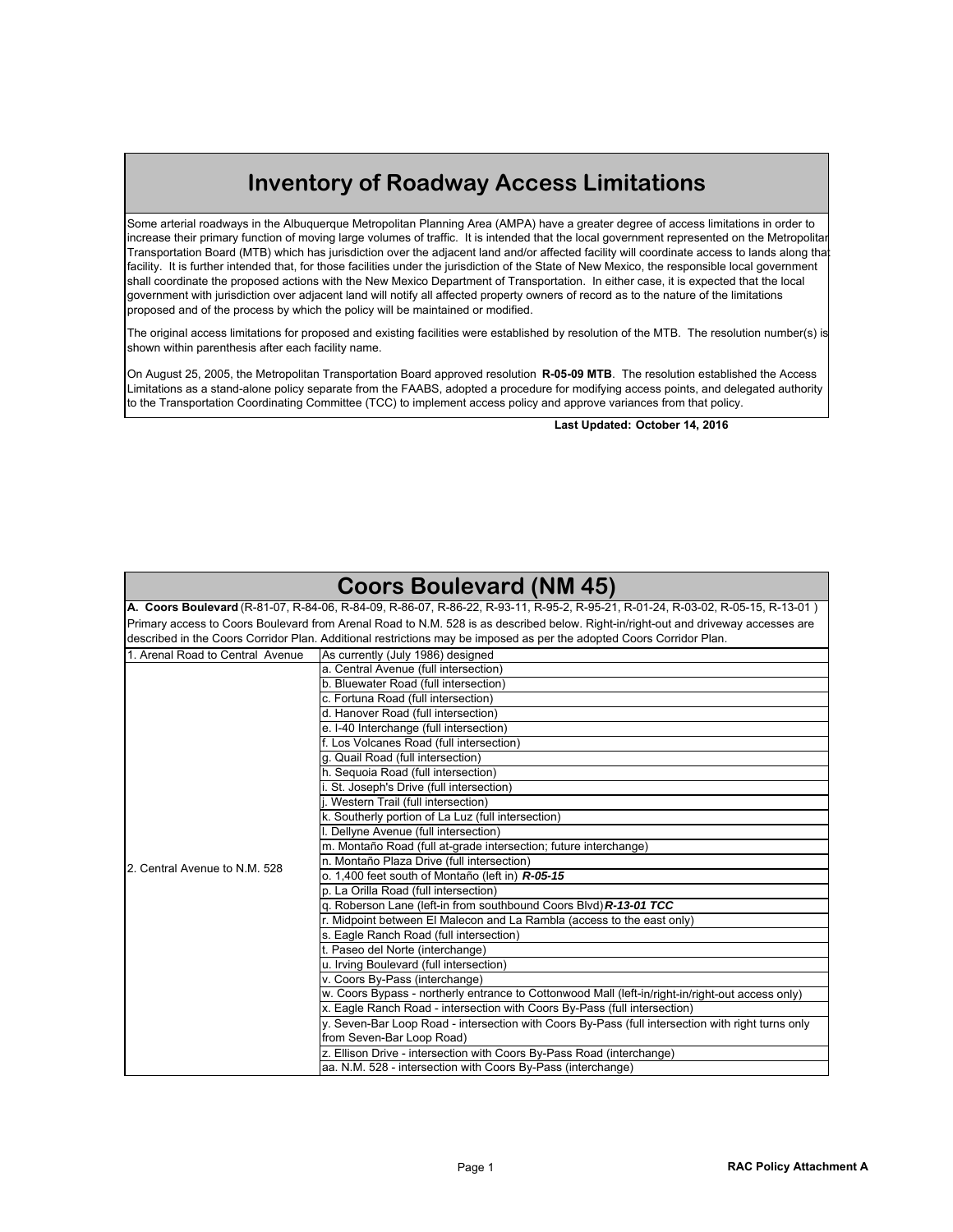| <b>Gibson Boulevard</b>                                                                                                                      |                                                                                                                                                                                                               |                                                                                                                                            |                                                                                                                                                                                                                                                                                                             |
|----------------------------------------------------------------------------------------------------------------------------------------------|---------------------------------------------------------------------------------------------------------------------------------------------------------------------------------------------------------------|--------------------------------------------------------------------------------------------------------------------------------------------|-------------------------------------------------------------------------------------------------------------------------------------------------------------------------------------------------------------------------------------------------------------------------------------------------------------|
| B. Gibson Boulevard (R-86-5, R-86-9, R-89-15, R-90-11, R-91-9, R-96-4, R-95-21, R-03-11, R-03-31, R-04-04, R-07-03 TCC, R-07-04              |                                                                                                                                                                                                               |                                                                                                                                            |                                                                                                                                                                                                                                                                                                             |
| R-15-01, R-16-01 TCC)                                                                                                                        |                                                                                                                                                                                                               |                                                                                                                                            |                                                                                                                                                                                                                                                                                                             |
|                                                                                                                                              |                                                                                                                                                                                                               | b. Use by heavy trucks is restricted.<br>c. I-25 frontage road (east side) to Mulberry - No access allowed                                 |                                                                                                                                                                                                                                                                                                             |
|                                                                                                                                              |                                                                                                                                                                                                               |                                                                                                                                            | 1) I-25 frontage Road                                                                                                                                                                                                                                                                                       |
|                                                                                                                                              |                                                                                                                                                                                                               | a. Full access is limited to the<br>following approximately one-half<br>mile at-grade intersections                                        | 2) Midway between Mulberry and<br>University - T intersection to the<br>north                                                                                                                                                                                                                               |
|                                                                                                                                              |                                                                                                                                                                                                               |                                                                                                                                            | 3) University Boulevard                                                                                                                                                                                                                                                                                     |
|                                                                                                                                              |                                                                                                                                                                                                               |                                                                                                                                            | 4) Yale Boulevard                                                                                                                                                                                                                                                                                           |
|                                                                                                                                              |                                                                                                                                                                                                               |                                                                                                                                            | 5) Girard Boulevard                                                                                                                                                                                                                                                                                         |
|                                                                                                                                              |                                                                                                                                                                                                               |                                                                                                                                            | 6) San Mateo Boulevard                                                                                                                                                                                                                                                                                      |
| 1. I-25 to San Mateo Boulevard                                                                                                               | High-capacity, high-<br>speed, limited access<br>Principal Arterial                                                                                                                                           | c. Partial access is limited to the<br>following locations:                                                                                | 1) Mulberry - right-in/right-out/left in<br>2). Between Girard Blvd and<br>Hickman Ave on south side - right-<br>in/right-out/left-in access onto<br>Driveway "A" of the Aviation Center<br>of Excellence Facility at Albuquerque<br>International Sunport. R-15-01 TCC.                                    |
|                                                                                                                                              |                                                                                                                                                                                                               |                                                                                                                                            | 2) Wellesley-south side-right-in/right-<br>out/left in<br>3) [Walker Road] Midway between<br>Yale and University Boulevard - right-<br>in, right-out to the south. Modified to<br>provide right-in/right-out/left in<br>access by R-16-01 TCC.<br>4) North side of Gibson<br>approximately 800 feet east of |
| 2. San Mateo Boulevard to Louisiana Principal Arterial with full access limited to approximately one-quarter mile intervals, right-in/right- |                                                                                                                                                                                                               |                                                                                                                                            | University Avenue right-in/right/out R-<br>07-04 TCC                                                                                                                                                                                                                                                        |
| <b>Boulevard</b>                                                                                                                             | out driveway access allowed, and provision for emergency vehicle access where required<br>a. High-capacity, high-                                                                                             |                                                                                                                                            |                                                                                                                                                                                                                                                                                                             |
| 3. Louisiana to Juan Tabo Boulevard                                                                                                          | speed, limited access<br>Principal Arterial with<br>access limited to<br>approximately one-half<br>mile at-grade<br>intersections.                                                                            | 1) Eubank Boulevard                                                                                                                        |                                                                                                                                                                                                                                                                                                             |
|                                                                                                                                              |                                                                                                                                                                                                               | 2) Elizabeth Street                                                                                                                        |                                                                                                                                                                                                                                                                                                             |
|                                                                                                                                              |                                                                                                                                                                                                               | 3) Juan Tabo Boulevard                                                                                                                     |                                                                                                                                                                                                                                                                                                             |
|                                                                                                                                              | b. Right-in/right-out                                                                                                                                                                                         |                                                                                                                                            | 1) Eubank Boulevard to Elizabeth Street at approximately one-quarter mile                                                                                                                                                                                                                                   |
|                                                                                                                                              | access at one-quarter                                                                                                                                                                                         | intervals both north and south (right-in/right-out access)                                                                                 |                                                                                                                                                                                                                                                                                                             |
|                                                                                                                                              | mile intervals if<br>required                                                                                                                                                                                 | 2) Elizabeth Street to Juan Tabo Boulevard at approximately one-quarter<br>mile intervals both north and south (right-in/right-out access) |                                                                                                                                                                                                                                                                                                             |
|                                                                                                                                              | c. Shall follow the north<br>alignment and lie<br>entirely on KAFB<br>property to Eubank<br>Boulevard East of<br>Eubank Boulevard the<br>corridor will follow and<br>encompass existing<br>Southern Boulevard | <b>TCC</b>                                                                                                                                 | 1) Southern Avenue at Stephen Moody (right-in/right-out/left-in) R-07-03                                                                                                                                                                                                                                    |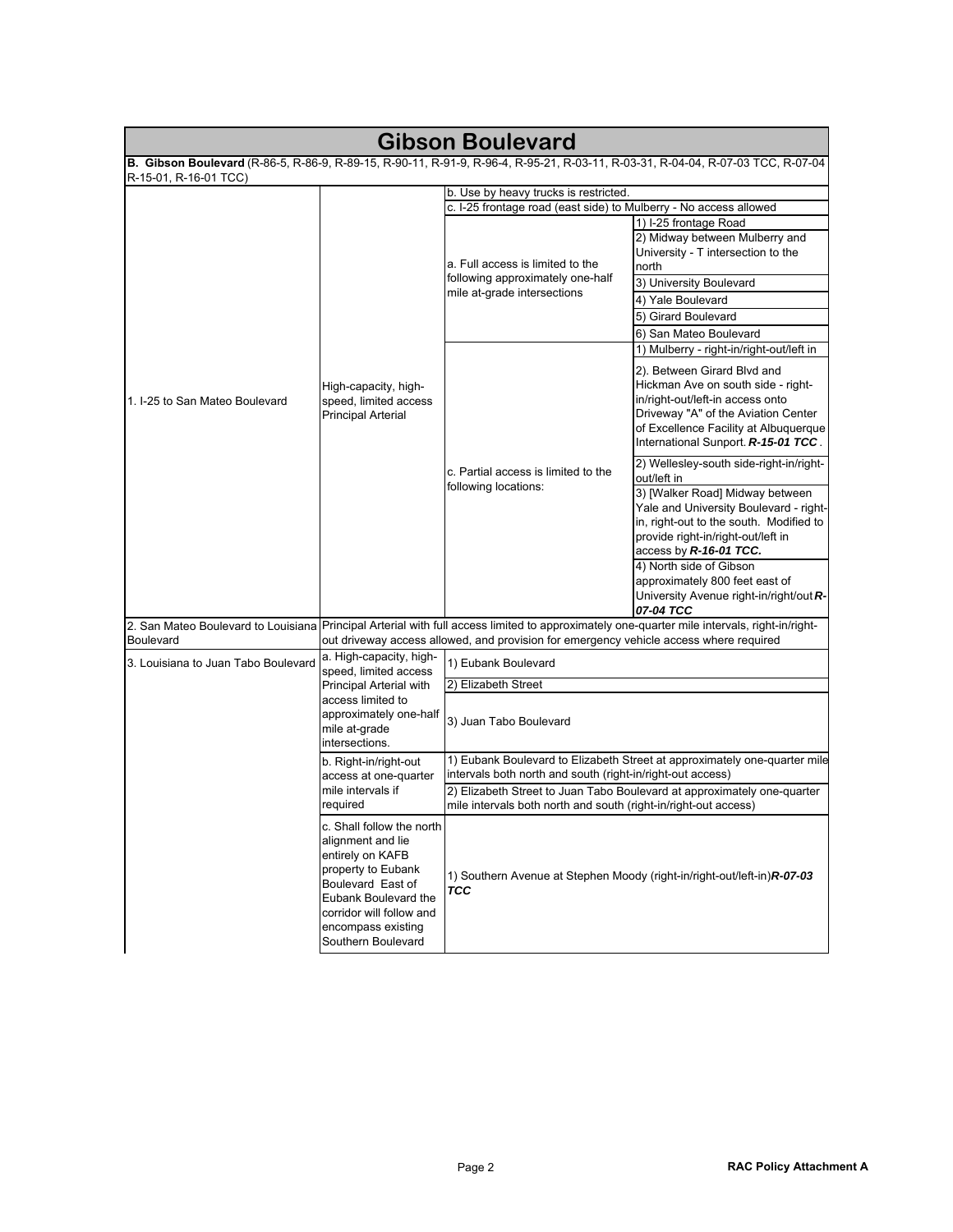| Juan Tabo Boulevard                                        |                                                  |  |  |
|------------------------------------------------------------|--------------------------------------------------|--|--|
| C. Juan Tabo Boulevard (R-86-9, R-91-09)                   |                                                  |  |  |
| 1. Gibson Boulevard to I-40                                | Full access only at Central Avenue and I-40      |  |  |
| 2. Intersection of Skyline Road and<br>Juan Tabo Boulevard | T-intersection to the east with a median opening |  |  |
|                                                            |                                                  |  |  |

## **McMahon Boulevard**

#### **D. McMahon Boulevard** (R-2000-11, R-05-10)

Access is provided for full intersections along McMahon Boulevard at approximately 1000 foot intervals. Access is provided for T intersections and right-in/right-out driveways provided they are no closer than approximately 400 feet to adjacent intersections.

Right-in, Right out access at:

1. Approx. 370 feet west of Golf Course Rd *R-05-10 MTB*

#### **Montaño Road**

**E. Montaño Road** (R-80-5, R-84-9, R-86-14)

No access shall be permitted between Coors Boulevard and just east of Rio Grande Boulevard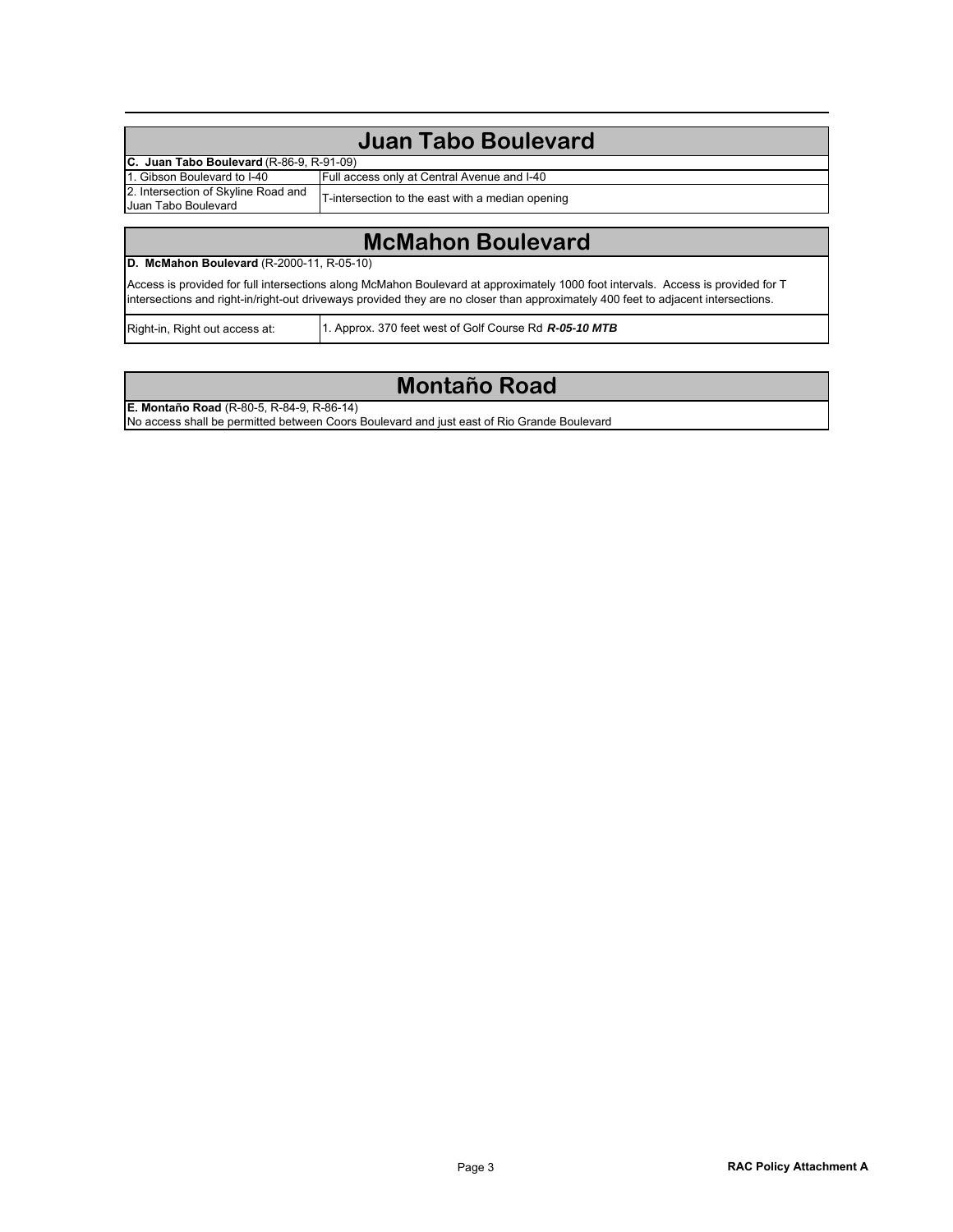|                                                                                                                             | Paseo del Norte (NM 423)                                                                                                                     |  |  |
|-----------------------------------------------------------------------------------------------------------------------------|----------------------------------------------------------------------------------------------------------------------------------------------|--|--|
| F. Paseo del Norte (R-85-3, R-86-8, R-86-15, R-86-17, R-86-24, R-88-6, R-01-24, R-03-26, R-05-13, R-06-01 TCC, R-13-03 TCC) |                                                                                                                                              |  |  |
|                                                                                                                             | A potential future freeway type facility from Coors Boulevard to Louisiana Boulevard, Paseo del Norte shall be a limited access Principal    |  |  |
|                                                                                                                             | Arterial. Access to Paseo del Norte shall be limited to one of the following three types of interchange intersections. These three types are |  |  |
| defined and locations of access are specified below.                                                                        |                                                                                                                                              |  |  |
| TYPE A: Interchange configuration                                                                                           |                                                                                                                                              |  |  |
| TYPE B: At-grade dedicated street intersection with median opening                                                          |                                                                                                                                              |  |  |
|                                                                                                                             | TYPE C: At-grade dedicated street intersection without median opening                                                                        |  |  |
|                                                                                                                             | 1. Paseo del Volcan - NM347 (initially at-grade; future grade-separation as needed )R-13-03                                                  |  |  |
|                                                                                                                             | 2. Unser Boulevard (future grade-separation) R-13-03 TCC                                                                                     |  |  |
| TYPE A: Interchange configuration                                                                                           | 3. Coors Boulevard                                                                                                                           |  |  |
|                                                                                                                             | 4. 2nd Street                                                                                                                                |  |  |
|                                                                                                                             | 5. Jefferson Street (grade-separation under project CN A301180) R-13-03 TCC                                                                  |  |  |
|                                                                                                                             | $6.1 - 25$                                                                                                                                   |  |  |
|                                                                                                                             | 1. Atrisco Vista Blvd. (formerly Paseo del Volcan East & Double Eagle II Rd.)                                                                |  |  |
|                                                                                                                             | 2. Boulevard del Oeste, extended                                                                                                             |  |  |
|                                                                                                                             | 3. Woodmont Avenue-Ventana West Parkway R-06-01 TCC                                                                                          |  |  |
|                                                                                                                             | 4. Rainbow Boulevard                                                                                                                         |  |  |
|                                                                                                                             | 5. Universe Boulevard                                                                                                                        |  |  |
|                                                                                                                             | 6. A new street approx. 1,550 feet east of Universe Blvd. and 1,518 feet west of Unser Blvd.<br>R-                                           |  |  |
|                                                                                                                             | 13-03 TCC                                                                                                                                    |  |  |
|                                                                                                                             | 7. Unser Boulevard<br>(at-grade until future grade-separation is needed) R-13-03 TCC                                                         |  |  |
|                                                                                                                             | 8. A new street approx. 1,410 feet east of Unser Blvd R-13-03 TCC                                                                            |  |  |
| TYPE B: At-grade dedicated street                                                                                           | 9. A new street (aka "Transit Blvd" in Volcano Heights Sector Plan) approx. 2,695 feet east of                                               |  |  |
| intersection with median opening                                                                                            | Unser Blvd and 1,816 feet west of Kimmick Dr. This intersection is approved for a "High-T" type of                                           |  |  |
| and traffic signalization, as                                                                                               | intersection which, to the extent practical, preserves the eastbound-through, free-flow movement,                                            |  |  |
| warranted. At approximately one-half                                                                                        | and a dedicated eastbound to northbound left-turn lane along with a southbound to eastbound left-                                            |  |  |
| mile intervals, or as identified on the                                                                                     | turn lane including an eastbound merge lane, in order to minimize traffic signal phasing and cycle                                           |  |  |
| Long Range Roadway System, and                                                                                              | length for Paseo del Norte to minimize red-signal time. R-13-03 TCC                                                                          |  |  |
| specifically located at the following                                                                                       | 10. Kimmick Drive                                                                                                                            |  |  |
| intersections. Additional Type B                                                                                            | Taylor Ranch Corridor (T-intersection to the south) Deleted R-13-03 TCC                                                                      |  |  |
| intersections may be permitted if they                                                                                      | 11. Golf Course Road                                                                                                                         |  |  |
| subsequently are added to the Long                                                                                          | 12. Unnamed Collector midway between Eagle Ranch Road and Golf Course Road (now called                                                       |  |  |
| Range Roadway System and meet                                                                                               | Rancho Sereno Road & Richland Hills Road)                                                                                                    |  |  |
| the approximate one-half mile                                                                                               | 13. Eagle Ranch Road                                                                                                                         |  |  |
| interval criteria.                                                                                                          | 14. San Pedro Drive                                                                                                                          |  |  |
|                                                                                                                             | 15. Louisiana Boulevard                                                                                                                      |  |  |
|                                                                                                                             | 16. Wyoming Boulevard                                                                                                                        |  |  |
|                                                                                                                             | 17. Barstow Street                                                                                                                           |  |  |
|                                                                                                                             | 18. Ventura Street                                                                                                                           |  |  |
|                                                                                                                             | 19. Holbrook Street                                                                                                                          |  |  |
|                                                                                                                             | 20. Eubank Boulevard                                                                                                                         |  |  |
|                                                                                                                             | 21. Browning Street                                                                                                                          |  |  |
|                                                                                                                             | 22. Lowell Street                                                                                                                            |  |  |
|                                                                                                                             | 23. Tramway Blvd                                                                                                                             |  |  |
| TYPE C: At-grade dedicated street<br>intersection without median opening                                                    | 1. Calle Plata (right-in/right-out only on south side of Paseo del Norte)R-13-03 TCC                                                         |  |  |
|                                                                                                                             | 2. Calle Norteña (right-in/right out only on south side of Paseo del Norte)R-13-03 TCC                                                       |  |  |
|                                                                                                                             | 3. Park Edge Drive, a new street appox. 1,723 feet east of Kimmick Dr. (right-in/right-out only on                                           |  |  |
|                                                                                                                             | north side of Paseo del Norte) R-13-03 TCC                                                                                                   |  |  |
|                                                                                                                             | 4. Mid block between Wyoming& Barstow (right in/right out) R-05-13 MTB                                                                       |  |  |
|                                                                                                                             | 5. Rancho de Palomas (south side of Paseo del Norte between Wyoming and Louisiana)                                                           |  |  |
|                                                                                                                             | 6. Between I-25 and San Pedro Boulevard, to serve the south side parcel to and from Paseo del<br>Norte                                       |  |  |
|                                                                                                                             | Access Prohibition: Paseo del Norte between Universe Boulevard and Golf Course Road shall                                                    |  |  |
|                                                                                                                             | have access restricted to the dedicated streets granted access above with no additional driveways                                            |  |  |
| <b>Access Prohibition</b>                                                                                                   | or vehicular access locations permitted. All access to businesses, residences, etc. shall only be                                            |  |  |
|                                                                                                                             | from the local and collector streets existing or to be built. <b>R-13-03 TCC</b>                                                             |  |  |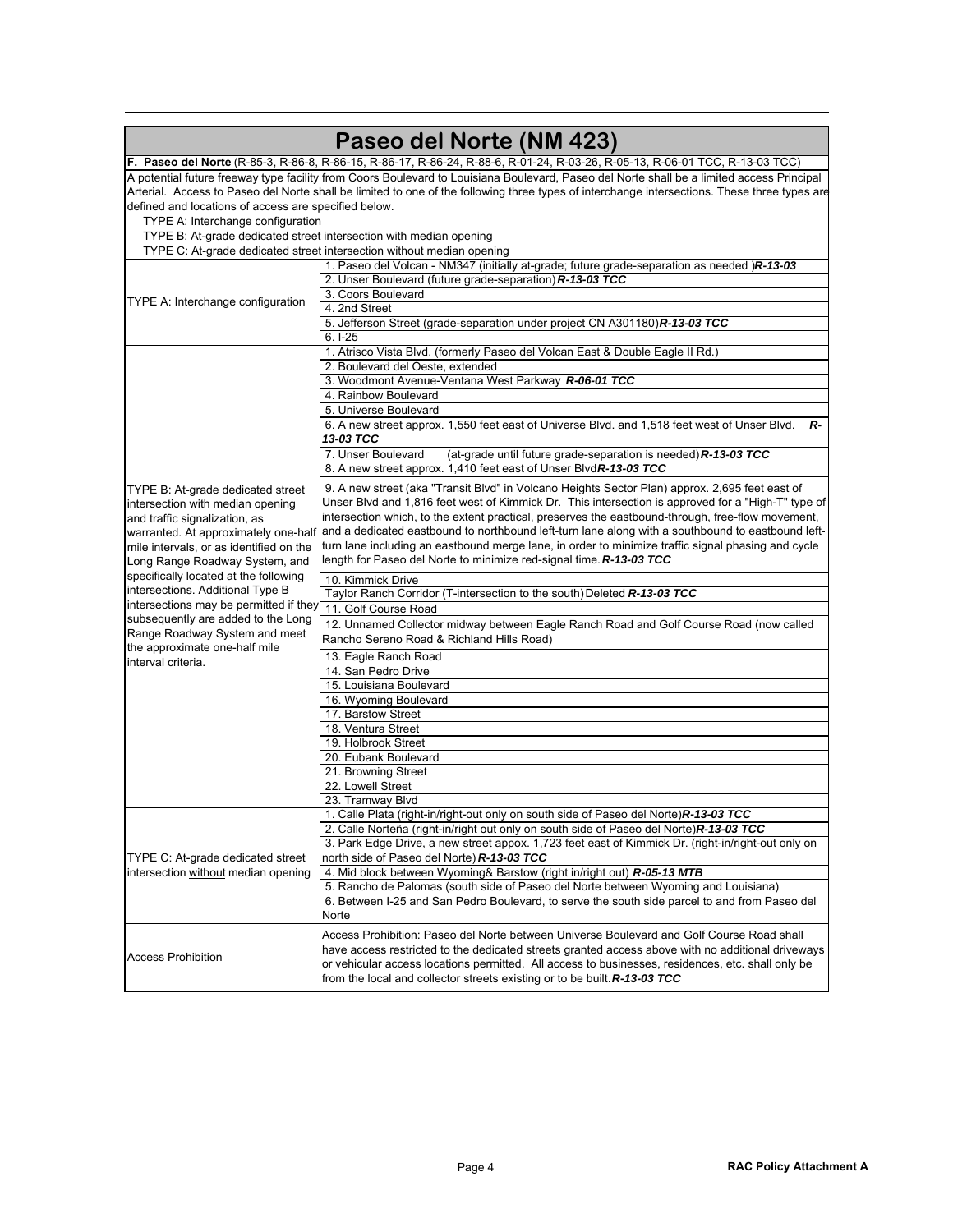| Paseo del Volcan (NM 347)                                                                                                                                                                                                                                                                                                                                                                                                    |                                                                                                                                       |  |  |
|------------------------------------------------------------------------------------------------------------------------------------------------------------------------------------------------------------------------------------------------------------------------------------------------------------------------------------------------------------------------------------------------------------------------------|---------------------------------------------------------------------------------------------------------------------------------------|--|--|
| G. Paseo del Volcan Western Alignment (R-82-12, R-86-22, R-90-13, R-93-8, R-03-17)                                                                                                                                                                                                                                                                                                                                           |                                                                                                                                       |  |  |
| A high-speed, high-capacity, limited access principal arterial from I-40 on the south to US550. It is the desire of the MTB that Paseo del<br>Volcan shall ultimately be developed to freeway standards and that ultimate access shall be provided via interchanges at approximately 1<br>mile intervals. Prior to ultimate development, at-grade intersections with median openings at other than one-mile intervals may be |                                                                                                                                       |  |  |
|                                                                                                                                                                                                                                                                                                                                                                                                                              | permitted. When ultimate access control on Paseo del Volcan is implemented, reasonable access will be provided to adjacent properties |  |  |
|                                                                                                                                                                                                                                                                                                                                                                                                                              | An access control plan for adjacent and intersecting streets shall be developed through subsequent location corridor studies. The     |  |  |
| following access policy has been established.                                                                                                                                                                                                                                                                                                                                                                                |                                                                                                                                       |  |  |
| 1. Approximately 1.4 miles north of I-40                                                                                                                                                                                                                                                                                                                                                                                     |                                                                                                                                       |  |  |
|                                                                                                                                                                                                                                                                                                                                                                                                                              | 2. Approximatley 2.5 miles north of I-40                                                                                              |  |  |
|                                                                                                                                                                                                                                                                                                                                                                                                                              | 3. Approximately 3.6 miles north of I-40                                                                                              |  |  |
|                                                                                                                                                                                                                                                                                                                                                                                                                              | 4. Approximately 4.6 miles north of I-40, on the north boundary line of the Town of Atrisco Grant                                     |  |  |
|                                                                                                                                                                                                                                                                                                                                                                                                                              | 5. Approximately 7.8 miles north of I-40, on the south boundary line of the Town of Alameda Grant                                     |  |  |
|                                                                                                                                                                                                                                                                                                                                                                                                                              | 6. Approximately 9.6 miles north of I-40, at proposed Paseo del Norte                                                                 |  |  |
|                                                                                                                                                                                                                                                                                                                                                                                                                              | 7. Approximately 10.7 miles north of I-40                                                                                             |  |  |
|                                                                                                                                                                                                                                                                                                                                                                                                                              | 8. 19th Avenue                                                                                                                        |  |  |
| II-40 on the south to US550 on the                                                                                                                                                                                                                                                                                                                                                                                           | 9. Southern Boulevard                                                                                                                 |  |  |
| north Limited to approximately one-                                                                                                                                                                                                                                                                                                                                                                                          | 10. West Sandia Boulevard                                                                                                             |  |  |
| Imile intervals, as follows:                                                                                                                                                                                                                                                                                                                                                                                                 | 11. Northern Boulevard                                                                                                                |  |  |
|                                                                                                                                                                                                                                                                                                                                                                                                                              | 12. 19th Avenue North                                                                                                                 |  |  |
|                                                                                                                                                                                                                                                                                                                                                                                                                              | 13. Vista Road                                                                                                                        |  |  |
|                                                                                                                                                                                                                                                                                                                                                                                                                              | 14. Rainbow Boulevard                                                                                                                 |  |  |
|                                                                                                                                                                                                                                                                                                                                                                                                                              | 15. 20th Street (Unser Boulevard)                                                                                                     |  |  |
|                                                                                                                                                                                                                                                                                                                                                                                                                              | 16. 30th Street                                                                                                                       |  |  |
|                                                                                                                                                                                                                                                                                                                                                                                                                              | 17. 40th Street                                                                                                                       |  |  |
|                                                                                                                                                                                                                                                                                                                                                                                                                              | 18. Iris Road                                                                                                                         |  |  |
|                                                                                                                                                                                                                                                                                                                                                                                                                              | 19. Lincoln Avenue                                                                                                                    |  |  |
|                                                                                                                                                                                                                                                                                                                                                                                                                              | 20. Approximately 1.1 miles north of Lincoln Avenue                                                                                   |  |  |

## **Atrisco Vista Boulevard**

#### **(formerly Double Eagle II Road or Paseo del Volcan Eastern Alignment)**

**H. Atrisco Vista Boulevard (Paseo del Volcan Eastern Alignment)** (R-03-17, R-04-01, R-13-03 TCC)

A high-speed, high-capacity, limited access principal arterial from the southern terminus at Senator Dennis Chavez Boulevard to the northern terminus at Southern Boulevard in Rio Rancho. The purpose of Paseo Del Volcan (Eastern Alignment) is to provide a relatively high-speed regional roadway connecting Paseo Del Norte with I-40, reasonable direct access to the Double Eagle II Airport from both Paseo del Norte and I-40, and limited but viable access to commercial and residential properties adjacent to the roadway. The following access policy has been established:

| 1. Senator Dennis Chavez Boulevard<br>to I-40.                                                   | a. Full intersection<br>permitted at:                                                                                                                                                     | 1). Senator Dennis Chavez Boulevard R-13-03 TCC                                        |                                                 |
|--------------------------------------------------------------------------------------------------|-------------------------------------------------------------------------------------------------------------------------------------------------------------------------------------------|----------------------------------------------------------------------------------------|-------------------------------------------------|
|                                                                                                  |                                                                                                                                                                                           | 2). Tierra West Estates Road approx. one-half (1/2) mile south of Central              |                                                 |
|                                                                                                  |                                                                                                                                                                                           | Ave.                                                                                   |                                                 |
|                                                                                                  | b. Access between Tierra West Estates Road and Senator Dennis Chavez Boulevard shall be                                                                                                   |                                                                                        |                                                 |
|                                                                                                  | provided for full intersections at approximately one half mile intervals and for "T" intersections and                                                                                    |                                                                                        |                                                 |
|                                                                                                  |                                                                                                                                                                                           | right-in/right-out driveways at approximately one-quarter mile intervals.              |                                                 |
|                                                                                                  |                                                                                                                                                                                           | a. No intersections and/or driveways permitted between I-40 and 1/2 mile north of I-40 |                                                 |
|                                                                                                  | b. Full intersection permitted only at:                                                                                                                                                   |                                                                                        | 1) 3.460 feet north of I-40                     |
|                                                                                                  |                                                                                                                                                                                           |                                                                                        | 2) Ladera Drive                                 |
| 2. I-40 to Double Eagle II Airport                                                               |                                                                                                                                                                                           |                                                                                        | 3) 118th Street                                 |
| southern boundary.                                                                               |                                                                                                                                                                                           |                                                                                        | 4) 98th Street                                  |
|                                                                                                  |                                                                                                                                                                                           |                                                                                        | 5) Upper Street                                 |
|                                                                                                  | c. "T" intersections and right-in/right-out driveways permitted<br>at approximately one-quarter mile intervals between 1/2 mile<br>north of I-40 and Double Eagle II Airport, as follows: |                                                                                        | 4,580 ft north of I-40 - right-in/right-<br>out |
| 3. Double Eagle II Airport southern<br>boundary to Double Eagle II Airport<br>northern boundary. | No access permitted except as prescribed by the Double Eagle II Airport Master Plan.                                                                                                      |                                                                                        |                                                 |
| 4. Double Eagle II Airport northern<br>boundary to Southern Boulevard in<br>Rio Rancho.          | a. Full intersection permitted only at:                                                                                                                                                   |                                                                                        | 1). Paseo del Norte R-13-03 TCC                 |
|                                                                                                  |                                                                                                                                                                                           |                                                                                        | 2). Southern Boulevard R-13-03                  |
|                                                                                                  | Access shall be provided for T" intersections and right-in/right-out driveways at approximately one-<br>quarter mile intervals.                                                           |                                                                                        |                                                 |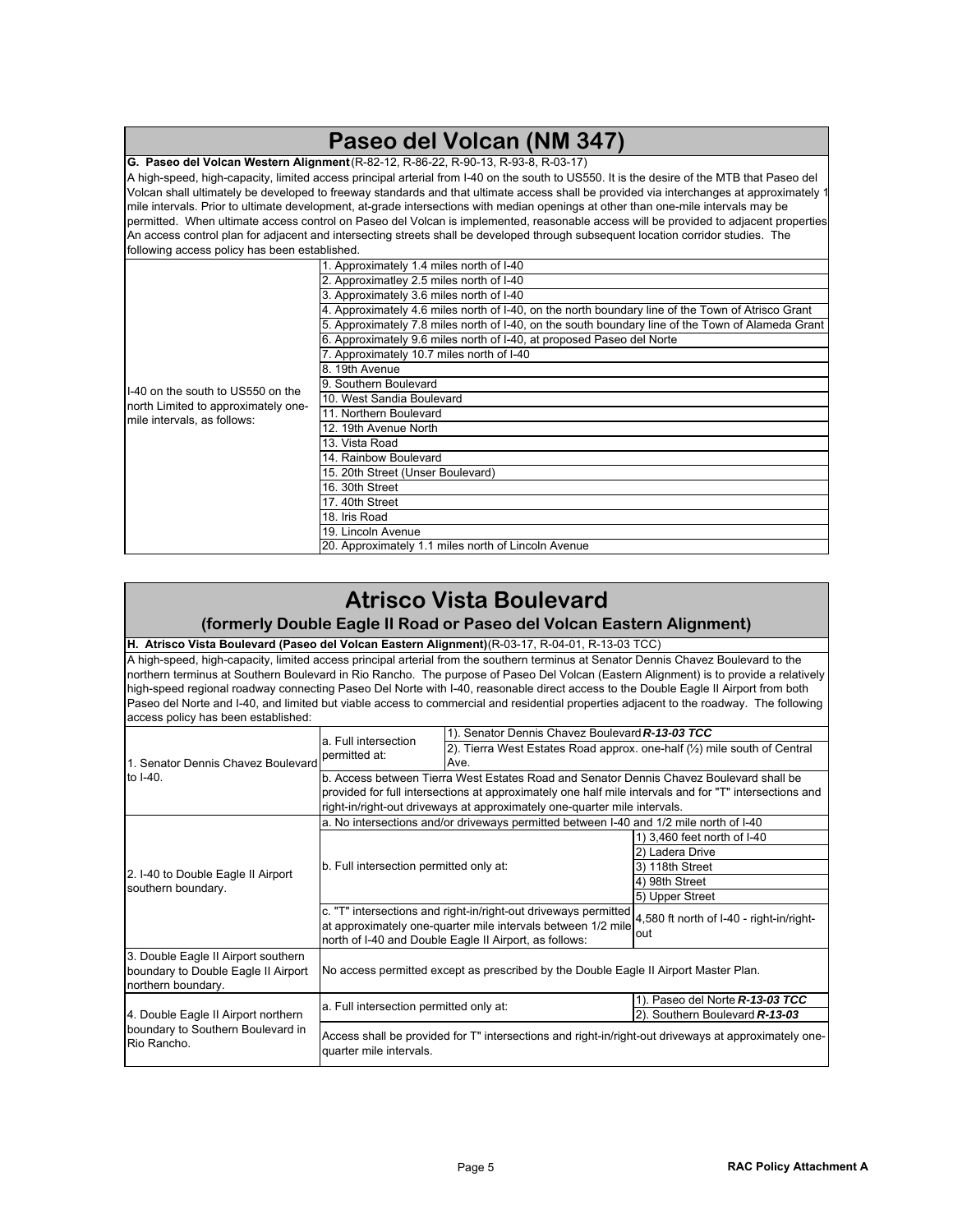|                                                                                                                        | Rio Bravo Boulevard & Sen. Dennis Chavez Blvd. (NM 500)                                                                       |  |  |
|------------------------------------------------------------------------------------------------------------------------|-------------------------------------------------------------------------------------------------------------------------------|--|--|
| I. Rio Bravo (R-85-13, R-86-9, R-86-31, R-88-8, R-90-5, R-01-24, R-05-11, R-05-14, R-10-01, R-12-02 TCC & R-12-10 MTB) |                                                                                                                               |  |  |
| A high-speed, high-capacity limited access Principal Arterial between I-25 and Paseo del Volcan Western alignment      |                                                                                                                               |  |  |
|                                                                                                                        | a. Paseo del Volcan (aka NM 347)                                                                                              |  |  |
|                                                                                                                        | b. Atrisco Vista Boulevard (formerly Paseo del Volcan)                                                                        |  |  |
|                                                                                                                        | c. 118th Street                                                                                                               |  |  |
|                                                                                                                        | d. 98th Street                                                                                                                |  |  |
| 1. Full interchange, at-grade Street intersections shall occur                                                         | e. Unser Boulevard                                                                                                            |  |  |
| at one-half mile intervals and shall be limited to at-grade                                                            | f. Condershire Drive                                                                                                          |  |  |
| street intersections with median openings and traffic                                                                  | g. Coors Blvd                                                                                                                 |  |  |
| signalization, as warranted, or interchange configurations.                                                            | h. Sunstar Drive                                                                                                              |  |  |
| These intersections shall be located at the identified locations. i. La Junta Drive                                    |                                                                                                                               |  |  |
| Additional at-grade street intersections with median openings                                                          | Del Rio Road                                                                                                                  |  |  |
| or interchanges may be permitted at approximately one-half                                                             | k. Isleta Boulevard                                                                                                           |  |  |
| (1/2) mile intervals if added to the Long Range Roadway                                                                | II. Poco Loco Drive                                                                                                           |  |  |
| system.                                                                                                                | m. 2nd Street                                                                                                                 |  |  |
|                                                                                                                        | n. Prince Street                                                                                                              |  |  |
|                                                                                                                        | o. Broadway Boulevard                                                                                                         |  |  |
|                                                                                                                        | p. University Boulevard                                                                                                       |  |  |
|                                                                                                                        | g. San Mateo Blyd                                                                                                             |  |  |
|                                                                                                                        | a. Access to eastbound Rio Bravo Boulevard, just east of the San Jose                                                         |  |  |
|                                                                                                                        | Drain between 2nd and Prince Street.                                                                                          |  |  |
|                                                                                                                        | b. Approximately 660 feet west of Coors Blvd, right in/right out/left in<br>R-                                                |  |  |
|                                                                                                                        | 06-03 TCC                                                                                                                     |  |  |
| 2. I-25 to Coors Boulevard SW: Right-in/right-out access may                                                           | c. Westbound right turn deceleration lane between Prince Street and 2nd<br>Street; TRANSIT ONLY left in/right out R-07-01 TCC |  |  |
| be permitted without median openings approximately one-                                                                | d. A right-in/right-out on the north side of NM 500 between the South                                                         |  |  |
| fourth $(\frac{1}{4})$ mile from the nearest permitted intersection if                                                 | Diversion Channel and NM 47 with deceleration lane as far west as                                                             |  |  |
| special conditions are demonstrated.                                                                                   | practical, R-12-02 TCC & R-12-10 MTB                                                                                          |  |  |
|                                                                                                                        | e. Approximately 250 feet east of Broadway Blvd. Right-turn in only is                                                        |  |  |
|                                                                                                                        | permitted on north side of Rio Bravo                                                                                          |  |  |
|                                                                                                                        | f. Approx. 400 feet east of Broadway (right in/right out) R-05-11 MTB                                                         |  |  |
|                                                                                                                        | g. 1,130 feet east of Broadway (right in/right out/ left in) R-05-14 MTB                                                      |  |  |
| 4. Loris Drive (along the west side of Isleta Drain)                                                                   | T-intersection is allowed                                                                                                     |  |  |
|                                                                                                                        |                                                                                                                               |  |  |
| 5. Approximately midway between 98th and 118th                                                                         | T-intersection is allowed for access to the south for Atrisco Heritage<br>Academy High School Events Field.                   |  |  |

| <b>San Mateo Boulevard</b>                                                                                     |                                                                                               |  |
|----------------------------------------------------------------------------------------------------------------|-----------------------------------------------------------------------------------------------|--|
| J. San Mateo Boulevard (R-86-9, R-86-14, R-86-22)                                                              |                                                                                               |  |
| Access to San Mateo Boulevard between I-40 and the Rio Bravo East Extension Corridor shall be as listed below. |                                                                                               |  |
| 1. I-40 to Zuni Road                                                                                           | As currently (July 1986) provided                                                             |  |
| 2. Zuni Road to Gibson Boulevard                                                                               | a. As shown in the final design.                                                              |  |
|                                                                                                                | b. Northbound directional left-turn median opening between Kathryn Avenue and Southern Avenue |  |
| 3. Gibson Boulevard to the Rio Bravo High degree of access control<br><b>East Extension Corridor</b>           |                                                                                               |  |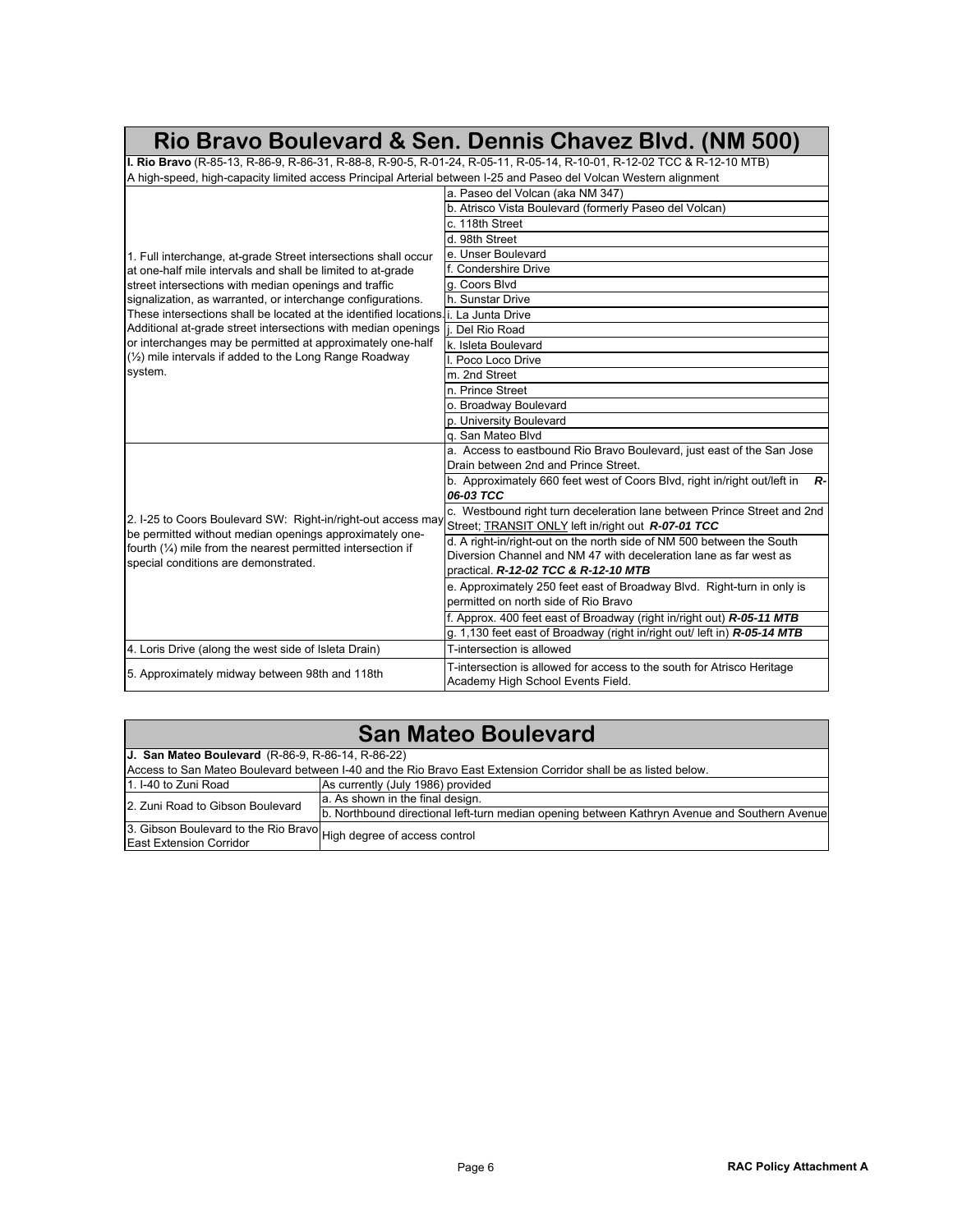| <b>Tramway Boulevard (NM 556)</b>                                                                                               |                                                                                                 |  |  |
|---------------------------------------------------------------------------------------------------------------------------------|-------------------------------------------------------------------------------------------------|--|--|
| K. Tramway Boulevard (R-82-3, R-82-10, R-84-19, R-86-13)                                                                        |                                                                                                 |  |  |
| A general policy of limiting full access to approximately one-half mile spacing with the specific access controls listed below. |                                                                                                 |  |  |
| 1. I-40 to Montgomery Boulevard                                                                                                 | As currently (July 1986) constructed                                                            |  |  |
|                                                                                                                                 | a. Montgomery Boulevard (full intersection)                                                     |  |  |
|                                                                                                                                 | b. Vicinity of southern boundary of Elena Gallegos Grant (T-intersections east and west with no |  |  |
|                                                                                                                                 | median opening)                                                                                 |  |  |
|                                                                                                                                 | c. Manitoba Street (full intersection)                                                          |  |  |
|                                                                                                                                 | d. Spain Road (full intersection)                                                               |  |  |
|                                                                                                                                 | e. Academy Road (full intersection)                                                             |  |  |
| 2. Montgomery to the Sandia Indian                                                                                              | f. Simms Park access road (T-intersection east with median opening)                             |  |  |
| Reservation                                                                                                                     | g. San Rafael Avenue (full intersection)                                                        |  |  |
|                                                                                                                                 | h. Tramway Terrace (full intersection)                                                          |  |  |
|                                                                                                                                 | San Bernardino Avenue (full intersection)                                                       |  |  |
|                                                                                                                                 | Paseo del Norte (T-intersection west with median opening)                                       |  |  |
|                                                                                                                                 | k. Live Oak Road (full intersection)                                                            |  |  |
|                                                                                                                                 | Alameda Boulevard/Cedar Hill Road (full intersection)                                           |  |  |
|                                                                                                                                 | m. Tramway Lane (full intersection)                                                             |  |  |

## **Unser Boulevard**

**L. Unser Boulevard** (R-84-15, R-85-8, R-87-11, R-89-16, R-92-3, R-93-7, R-95-2, R-95-21, R-2000-11, R-2001-9, R-2001-11, R-02-17, R-03-19, R-2001-24, R-03-25, R-04-19, R-04-28, R-05-01,R-05-12, R-06-02 TCC, R-08-01 TCC, R-09-01 TCC, R-09-02 TCC, R-12-01 TCC, R-13-02 TCC, R-13-03, R-14-01, R-14-02 TCC)

A high capacity, limited access Principal Arterial from Gun Club Road to US 550 with full access at-grade intersections at one-half mile intervals. Right-in, right-out access points may be located at approximately one-quarter mile intervals, provided the access location does not degrade traffic flow and upon review by the TCC. This policy will serve as guidance to future corridor or access studies for Unser Boulevard south of Gun Club. Access is provided as listed below.

|                                   |                                        | 1) Rio Bravo (Senator Dennis Chavez) Boulevard                               |
|-----------------------------------|----------------------------------------|------------------------------------------------------------------------------|
|                                   |                                        | 2) Midway between Rio Bravo and Blake Road                                   |
|                                   |                                        | 3) Blake Road                                                                |
|                                   | a. Full-access<br>intersections at:    | 4) Gibson Boulevard w/ Spring Flower Road                                    |
|                                   |                                        | 5) Arenal Road/Sapphire Road                                                 |
|                                   |                                        | 6) Sage Road                                                                 |
|                                   |                                        | <b>Tower Road</b>                                                            |
|                                   |                                        | 8) Bridge Boulevard                                                          |
|                                   | b. Partial-access<br>intersections at: | 1) Freshwater Road (right-in/right-out access to the east)                   |
|                                   |                                        | 2) Kimela Drive (right-in/right-out access to the west)                      |
|                                   |                                        | 3) West side of Unser approximately 800 feet south of Sage Road right-       |
| 1. Rio Bravo Boulevard To Central |                                        | in/right-out/left-in R-08-01 TCC                                             |
| Avenue                            |                                        | 4) Right-in on east side of Unser approximately 500 feet south of Sage       |
|                                   |                                        | Road. R-10-04 TCC                                                            |
|                                   |                                        | 5) Midpoint between Sage Road and San Ygnacio Road (right-in/right-out)      |
|                                   |                                        | R-09-02 TCC                                                                  |
|                                   |                                        | 6) San Ygnacio Road (right-in/right-out access to the east and west);        |
|                                   |                                        | (Southbound Unser to Eastbound San Ygnacio left turn) R-09-02 TCC            |
|                                   |                                        | 7) 475 feet north of the centerline of Tower Road (right-in/right-out access |
|                                   |                                        | to the east)                                                                 |
|                                   |                                        | 8) Eucariz Avenue (right-in/right-out access to the east and west)           |
|                                   |                                        | 9) Sunset Gardens Road (right-in/right-out access to the west)               |
|                                   |                                        | 10) Gwin Road (right-in/right-out access to the east)                        |
|                                   |                                        | 11) Frederick Lane (right-in/right-out access to the east)                   |
|                                   |                                        |                                                                              |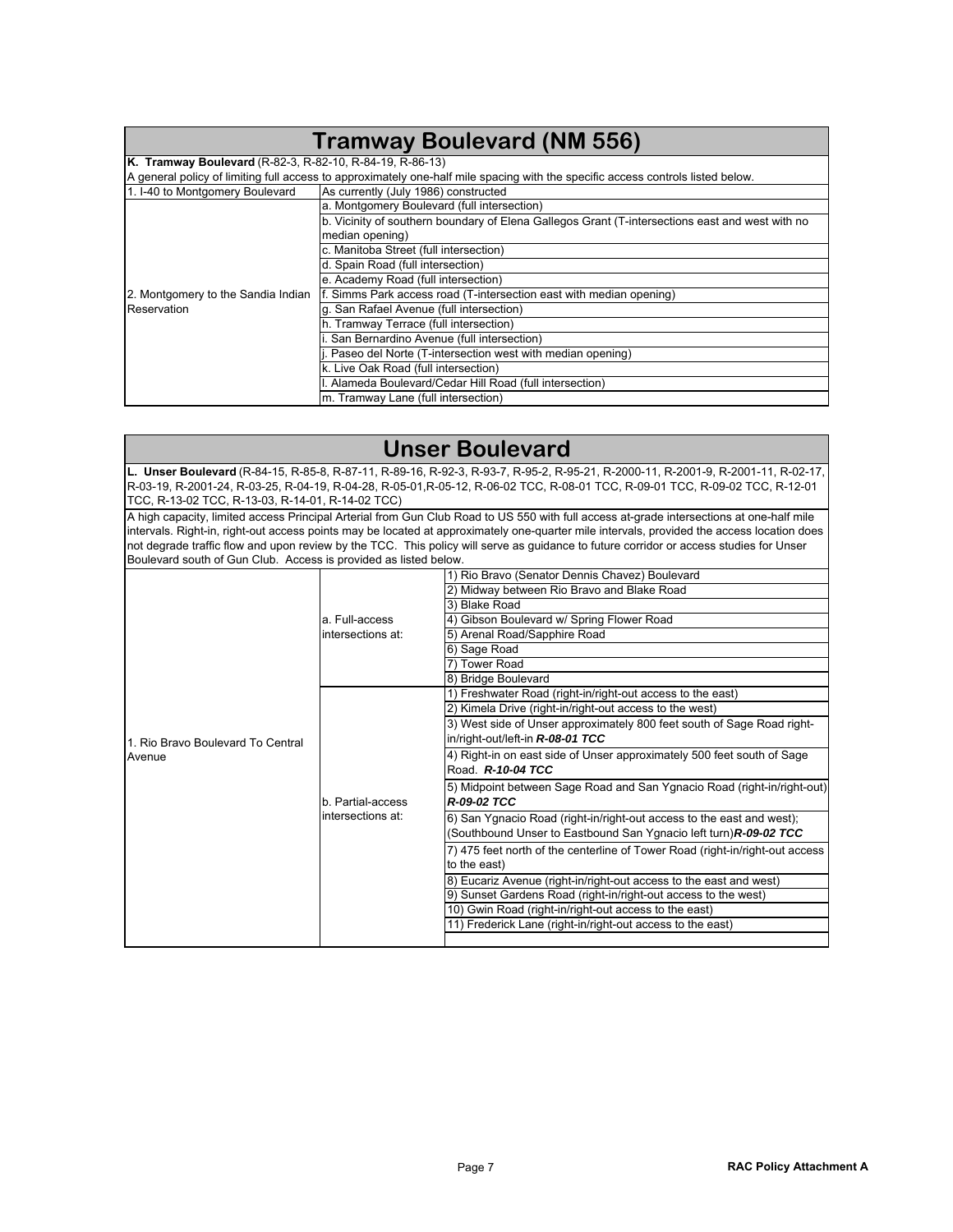| <b>Unser Boulevard</b><br>continued |                                                    |                                                                               |                                                                               |  |
|-------------------------------------|----------------------------------------------------|-------------------------------------------------------------------------------|-------------------------------------------------------------------------------|--|
|                                     |                                                    | 1) Central Avenue                                                             |                                                                               |  |
|                                     |                                                    | 2) Bluewater Road                                                             |                                                                               |  |
|                                     | a. Full access                                     | 3) Los Volcanes Road                                                          |                                                                               |  |
|                                     | intersections at:                                  | 4) Interstate 40 (grade-separated full interchange)                           |                                                                               |  |
|                                     |                                                    | 5) Ladera Drive                                                               |                                                                               |  |
|                                     |                                                    | 6) 98th Street (a.k.a. Tierra Pinta Blvd.) & Vista Orienta Street             |                                                                               |  |
|                                     |                                                    | 1) Central Avenue to Bluewater Road - Access to the east at Sarracino         |                                                                               |  |
|                                     |                                                    |                                                                               | Place until the adjacent properties redevelop or when the ultimate roadway    |  |
|                                     |                                                    |                                                                               | is constructed. Permanent access will be reevaluated at that time through     |  |
|                                     |                                                    | a traffic study.                                                              |                                                                               |  |
|                                     |                                                    |                                                                               | 2) Saul Bell Road - Left-turn bay from Unser Blvd northbound to Saul Bell     |  |
|                                     |                                                    | Road westbound. R-12-01 TCC                                                   |                                                                               |  |
|                                     |                                                    |                                                                               | 3) Bluewater to Los Volcanes Road - east side of Unser approximately 700      |  |
|                                     |                                                    | feet north of Bluewater (right-in/right-out access)                           |                                                                               |  |
|                                     |                                                    | 4a) Approx. 529 feet south of Ladera Drive - northbound right-in only         |                                                                               |  |
|                                     |                                                    | access with deceleration lane. R-14-01 TCC                                    |                                                                               |  |
| 2. Central Avenue to Ouray Road     | b. Partial access                                  | 4b) Approx. 1,040 feet south of Ladera Drive - northbound right-in access     |                                                                               |  |
|                                     | intersections at<br>approximately one-             | with deceleration lane and northbound right-out egress and southbound         |                                                                               |  |
|                                     |                                                    | left-in with deceleration lane. R-14-01 TCC                                   |                                                                               |  |
|                                     | quarter mile intervals<br>shall be provided at the | NOTE: The two access locations granted under $R-14-01$ TCC are                |                                                                               |  |
|                                     | following specified                                |                                                                               | intended to replace older full intersection access locations noted on older   |  |
|                                     | locations:                                         | rights-of-way maps for Hamilton Road and Iliff Road and to delete older       |                                                                               |  |
|                                     |                                                    | access for Hanover Road.                                                      |                                                                               |  |
|                                     |                                                    |                                                                               | 5) La Miranda Plance - Access to the east at "La Mirada" (right-in and right  |  |
|                                     |                                                    | out)                                                                          |                                                                               |  |
|                                     |                                                    |                                                                               |                                                                               |  |
|                                     |                                                    |                                                                               | 6) Old Ouray Road - Access to the east at "Old Ouray Road", approx. 950       |  |
|                                     |                                                    | ft south of Ouray Road (New) and Unser Boulevard (right-in and right-out)     |                                                                               |  |
|                                     |                                                    | 7) Unser approximately 475 feet north of centerline of 98th Street - right-in |                                                                               |  |
|                                     |                                                    | <b>R-04-19 MTB</b>                                                            |                                                                               |  |
|                                     |                                                    |                                                                               | 8) 950 feet south of Ouray (right-in right-out, on the east side) [now called |  |
|                                     |                                                    | Brawley Rd]                                                                   |                                                                               |  |
|                                     |                                                    | 1) Ouray Road & Lava Bluff Drive                                              |                                                                               |  |
|                                     | a. Full access, at-grade                           | 2) St. Joseph's Avenue                                                        |                                                                               |  |
|                                     | intersections                                      | 3) Western Trail & Petroglyph Park Road                                       |                                                                               |  |
|                                     |                                                    |                                                                               | a) West at St. Joseph's Loop (right-in                                        |  |
|                                     |                                                    | 1) Ouray Road to St. Joseph's                                                 | and right-out)                                                                |  |
|                                     | b. Partial access                                  |                                                                               | b) East at Vista Allegre Street (right-                                       |  |
|                                     |                                                    |                                                                               | in/right-out)                                                                 |  |
|                                     |                                                    | 2) St. Joseph's Avenue to Western<br>Trail                                    | a) West at Lava Shadows Loop (right-                                          |  |
|                                     |                                                    |                                                                               | in/right-out)                                                                 |  |
|                                     |                                                    |                                                                               | b) East - location to be coordinated                                          |  |
|                                     |                                                    |                                                                               | with property owners (right-in/right-                                         |  |
| 3. Ouray Road and Dellyne Avenue    |                                                    |                                                                               | out) [now called Boca Negra Pl.]                                              |  |
|                                     |                                                    |                                                                               | a) West at Vulcan Parkway (right-                                             |  |
|                                     | intersections at                                   |                                                                               | in/right-out with a directional north-to-                                     |  |
|                                     | approximately quarter<br>mile intervals            | 3) Western Trail to Dellyne Avenue                                            | west left turn only)                                                          |  |
|                                     |                                                    |                                                                               | b) East between the proposed                                                  |  |
|                                     |                                                    |                                                                               | Atrisco Drive cul-de-sac and the San                                          |  |
|                                     |                                                    |                                                                               | Antonio Arroyo - location to be                                               |  |
|                                     |                                                    |                                                                               |                                                                               |  |
|                                     |                                                    |                                                                               | coordinated with property owners<br>(right-in/right-out) [now called Sipapu   |  |
|                                     |                                                    |                                                                               |                                                                               |  |
|                                     |                                                    |                                                                               | Ave]                                                                          |  |
|                                     |                                                    |                                                                               | c) East between the San Antonio                                               |  |
|                                     |                                                    |                                                                               | Arroyo and Dellyne Avenue (right-                                             |  |
|                                     |                                                    |                                                                               | in/right-out) [now called Azuelo Ave]                                         |  |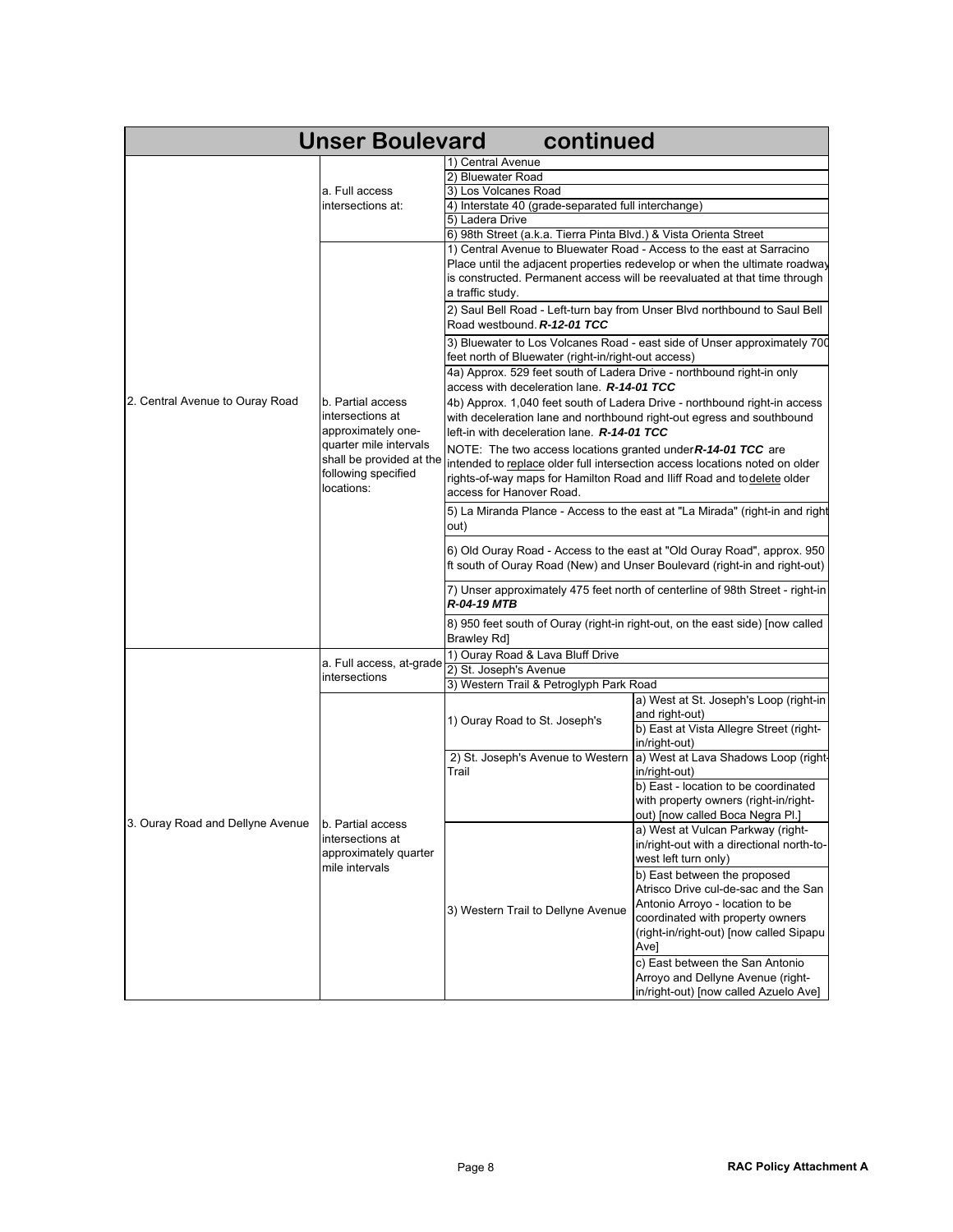| <b>Unser Boulevard</b><br>continued |                                                                                                     |                                                                                                                                                                                               |  |  |
|-------------------------------------|-----------------------------------------------------------------------------------------------------|-----------------------------------------------------------------------------------------------------------------------------------------------------------------------------------------------|--|--|
|                                     |                                                                                                     | 1) Dellyne Avenue & Astair Avenue R-13-03 TCC                                                                                                                                                 |  |  |
|                                     |                                                                                                     | 2) Montaño Road                                                                                                                                                                               |  |  |
|                                     |                                                                                                     | 3) Atrisco Road (T-intersection to the east) (With the new alignment of                                                                                                                       |  |  |
|                                     |                                                                                                     | Unser, this street takes the place of formerly approved T-intersection for                                                                                                                    |  |  |
|                                     | a. limited to full access<br>at-grade intersections<br>at the specified<br>locations:               | Santo Domingo St.)                                                                                                                                                                            |  |  |
|                                     |                                                                                                     | 81st Street (T-intersection to the west) Deleted R-13-03 TCC                                                                                                                                  |  |  |
|                                     |                                                                                                     | 4) Molten Rock Rd R-13-03 TCC                                                                                                                                                                 |  |  |
|                                     |                                                                                                     | 5) Rainbow Blvd (formerly listed as Compass Drive)                                                                                                                                            |  |  |
|                                     |                                                                                                     | 6) Kimmick Drive (unsignalized T-intersection to be converted to right-                                                                                                                       |  |  |
|                                     |                                                                                                     | iin/right-out once the intersection would require a traffic signal.) $R$ -13-03                                                                                                               |  |  |
|                                     |                                                                                                     | <b>TCC</b>                                                                                                                                                                                    |  |  |
|                                     |                                                                                                     | 7) Rosa Parks Avenue (formerly listed as Squaw Rd)                                                                                                                                            |  |  |
|                                     |                                                                                                     | 8) A new street approx. 1,027 feet south of Paseo del Norte and 2,791 feet                                                                                                                    |  |  |
|                                     |                                                                                                     | north of Rosa Parks Ave. R-13-03 TCC                                                                                                                                                          |  |  |
|                                     |                                                                                                     | 9). Paseo del Norte (at-grade intersection until grade-separation is                                                                                                                          |  |  |
|                                     |                                                                                                     | needed) <b>R-13-03 TCC</b>                                                                                                                                                                    |  |  |
|                                     |                                                                                                     | 9a) A temporary access approx. 400 feet north of Paseo del Norte<br>R-                                                                                                                        |  |  |
|                                     |                                                                                                     | 13-02 TCC                                                                                                                                                                                     |  |  |
|                                     |                                                                                                     | 10) A point approximately halfway between Paseo del Norte and Blue                                                                                                                            |  |  |
|                                     |                                                                                                     | Feather/Boulder Trail approx. 2,389 feet north of Paseo del Norte which                                                                                                                       |  |  |
| 4. Dellyne Avenue to Paradise       |                                                                                                     | corresponds to the location of the "Transit Blvd" proposed in the Volcano                                                                                                                     |  |  |
| <b>Boulevard</b>                    |                                                                                                     | Heights Sector Plan. R-13-03 TCC                                                                                                                                                              |  |  |
|                                     |                                                                                                     | 11) Blue Feather/Boulder Trail (With the new alignment of Unser, this                                                                                                                         |  |  |
|                                     |                                                                                                     | street takes the place of the formerly approved full-intersection for                                                                                                                         |  |  |
|                                     |                                                                                                     | Lilenthal Ave.)                                                                                                                                                                               |  |  |
|                                     |                                                                                                     | 12) Paradise Boulevard                                                                                                                                                                        |  |  |
|                                     |                                                                                                     | 1) Flor del Sol Place (unsignalized T-intersection to be converted to right-                                                                                                                  |  |  |
|                                     |                                                                                                     | iin/right-out once the intersection would require a traffic signal.) $R$ -13-03                                                                                                               |  |  |
|                                     | b. Partial access<br>intersections shall be<br>provided at the<br>specified locations:              | <b>TCC</b>                                                                                                                                                                                    |  |  |
|                                     |                                                                                                     | 2) Bogart Street (unsignalized T-intersection to be converted to right                                                                                                                        |  |  |
|                                     |                                                                                                     | $\frac{1}{2}$ in/right-out once the intersection would require a traffic signal.) R-13-03                                                                                                     |  |  |
|                                     |                                                                                                     | TCC                                                                                                                                                                                           |  |  |
|                                     |                                                                                                     | 3) Kimmick Drive (unsignalized T-intersection to be converted to right-                                                                                                                       |  |  |
|                                     |                                                                                                     | iin/right-out once the intersection would require a traffic signal.) $R$ -13-03                                                                                                               |  |  |
|                                     |                                                                                                     | <b>TCC</b><br>4) A new street approx. 1,105 feet north of Paseo del Norte (right-in/right                                                                                                     |  |  |
|                                     |                                                                                                     | out on east side of Unser Blvd. and a right-in/right-out on west side of                                                                                                                      |  |  |
|                                     |                                                                                                     | Unser Blvd. No median break for either side.) R-13-03 TCC                                                                                                                                     |  |  |
|                                     |                                                                                                     | 4) A new street approx. 1,160 feet south of Blue Feather/Boulder Trail                                                                                                                        |  |  |
|                                     |                                                                                                     | (right-in/right-out on east side of Unser Blvd. and a right-in/right-out on                                                                                                                   |  |  |
|                                     |                                                                                                     | west side of Unser Blvd. No median break for either side.) <b>R-13-03 TCC</b>                                                                                                                 |  |  |
|                                     |                                                                                                     | 4) Buglo Avenue (ri/ro) R-07-02 TCC Deleted R-13-03 TCC                                                                                                                                       |  |  |
|                                     |                                                                                                     |                                                                                                                                                                                               |  |  |
|                                     |                                                                                                     | Access Prohibition: Unser Boulevard within the Volcano Heights Sector Plan area shall have<br>access restricted to the dedicated streets granted access above with no additional driveways or |  |  |
| <b>Access Prohibition</b>           | vehicular access locations permitted. All access to businesses, residences, etc. shall only be from |                                                                                                                                                                                               |  |  |
|                                     | the local and collector streets to be built in the development(s). R-13-03 TCC                      |                                                                                                                                                                                               |  |  |
|                                     |                                                                                                     |                                                                                                                                                                                               |  |  |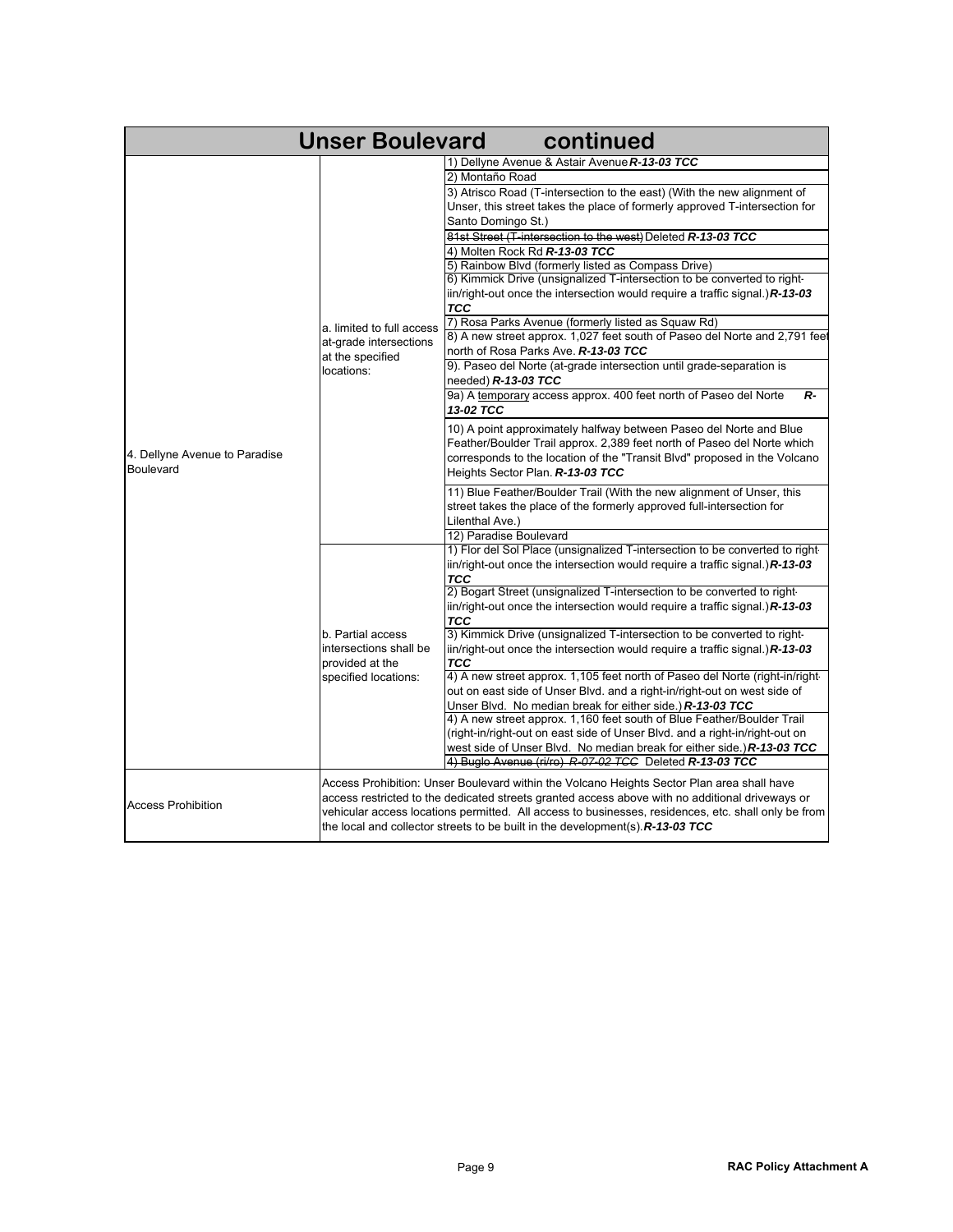| <b>Unser Boulevard</b><br>continued                                                                                                                      |                                                                                                                                                                                                                                                                                 |                                                                                                                                                                                                                                                                                                                                                                                                                                                                                                                                                                                                                                                                                                                                                                                                                                                                                           |  |  |
|----------------------------------------------------------------------------------------------------------------------------------------------------------|---------------------------------------------------------------------------------------------------------------------------------------------------------------------------------------------------------------------------------------------------------------------------------|-------------------------------------------------------------------------------------------------------------------------------------------------------------------------------------------------------------------------------------------------------------------------------------------------------------------------------------------------------------------------------------------------------------------------------------------------------------------------------------------------------------------------------------------------------------------------------------------------------------------------------------------------------------------------------------------------------------------------------------------------------------------------------------------------------------------------------------------------------------------------------------------|--|--|
| a. Access shall be<br>limited to full access at-<br>5. Paradise Boulevard to Southern<br>grade intersections at<br>the specified locations:<br>Boulevard |                                                                                                                                                                                                                                                                                 | 1) Cabezon Boulevard<br>2) Westside Boulevard<br>3). Wellspring Ave/Rhonda Ave R-09-03 TCC<br>4) Arroyo Road (Healthy Way); signalized "T" Intersection (City of Rio<br>Rancho correspondence on June 20, 2008 - three-party agreement<br>with City of Albuquerque and NMDOT) Full Inter under R-09-03 TCC<br>5) Night Whisper Road (approximately 1,200 feet north of McMahon)<br>6) McMahon Boulevard<br>7) Arenal Road/Sapphire Road<br>8) Bandelier Drive<br>9) Irving Boulevard<br>10) Paradise Boulevard<br>11 Exception: The Bernalillo County Volunteer Fire Department No. 7,<br>located immediately north of Paradise Boulevard, shall be provided with<br>access to Unser Boulevard, including a median opening for the express<br>purpose of serving this fire station. The median opening and driveway<br>access to the station will be closed when Fire Department No. 7 is |  |  |
|                                                                                                                                                          | b. Partial accesses<br>allowing only for left<br>turns from Unser<br>Boulevard and right-<br>in/right-outs from the<br>adjacent parcels shall                                                                                                                                   | relocated.<br>12 Commercial Drive (right in/ right out/ left in) R-05-12 MTB<br>1) 700 feet north of McMahon<br>2) 700 feet south of McMahon<br>3) 700 feet north of McMahon(access point changed to 450 feet north of<br>McMahon) R-04-28 MTB                                                                                                                                                                                                                                                                                                                                                                                                                                                                                                                                                                                                                                            |  |  |
| be allowed at:<br>c. Right-in/Right-out<br>at:<br>d. Until traffic safety<br>and capacity<br>their closure, local<br>at:                                 | 1) Black Arroyo Boulevard (in each direction)<br>2) Approximately half-way between Black Arroyo Boulevard and Arroyo<br>Road (Healthy Way), right-in only (City of Rio Rancho correspondence<br>on June 20, 2008 - three-party agreement with City of Albuquerque<br>and NMDOT) |                                                                                                                                                                                                                                                                                                                                                                                                                                                                                                                                                                                                                                                                                                                                                                                                                                                                                           |  |  |
|                                                                                                                                                          |                                                                                                                                                                                                                                                                                 | 3) Right-in only approximately the midpoint between Westside Boulevard<br>and Arroyo Road R-09-01 TCC<br>4) A right-in only access on the west side of Unser Blvd. approximately                                                                                                                                                                                                                                                                                                                                                                                                                                                                                                                                                                                                                                                                                                          |  |  |
|                                                                                                                                                          |                                                                                                                                                                                                                                                                                 | access shall be allowed 650 feet south of Westside Boulevard. R-09-03 TCC<br>5) Approximately 750 feet north of Westside Boulevard R-09-01 TCC<br>6) Approximately 520 feet north of the Cabezon Blvd & Unser Blvd                                                                                                                                                                                                                                                                                                                                                                                                                                                                                                                                                                                                                                                                        |  |  |
|                                                                                                                                                          |                                                                                                                                                                                                                                                                                 | intersection R-06-02 TCC<br>7) A right-in/right-out accesson northbound Unser Blvd approximately 640<br>feet south of the Southern Blvd and Unser Blvd intersection with such<br>access and associated deceleration land and crossing of the multi-use trail<br>to be designed and constructed to the specifications determined by the<br>City of Rio Rancho. <b>R-14-02 TCC</b>                                                                                                                                                                                                                                                                                                                                                                                                                                                                                                          |  |  |
|                                                                                                                                                          | access shall be allowed                                                                                                                                                                                                                                                         | 1) Essex Drive (right-in/right-out access to the west, and left-in access)<br>considerations warrant  2) Fordham Drive (right-in/right-out access to the east)                                                                                                                                                                                                                                                                                                                                                                                                                                                                                                                                                                                                                                                                                                                            |  |  |
|                                                                                                                                                          |                                                                                                                                                                                                                                                                                 | 3) Alder Drive (right-in/right out access to the west)                                                                                                                                                                                                                                                                                                                                                                                                                                                                                                                                                                                                                                                                                                                                                                                                                                    |  |  |
| 6. Southern Boulevard to US 550                                                                                                                          |                                                                                                                                                                                                                                                                                 | a. It is strongly encouraged that this access control policy be applied to Unser between Southern<br>and US550 to assure that the function and capacity of the roadway are protected in the future.                                                                                                                                                                                                                                                                                                                                                                                                                                                                                                                                                                                                                                                                                       |  |  |
|                                                                                                                                                          | b. Full-access<br>intersections at:                                                                                                                                                                                                                                             | 1) Zaragosa Rd R-05-01 MTB                                                                                                                                                                                                                                                                                                                                                                                                                                                                                                                                                                                                                                                                                                                                                                                                                                                                |  |  |